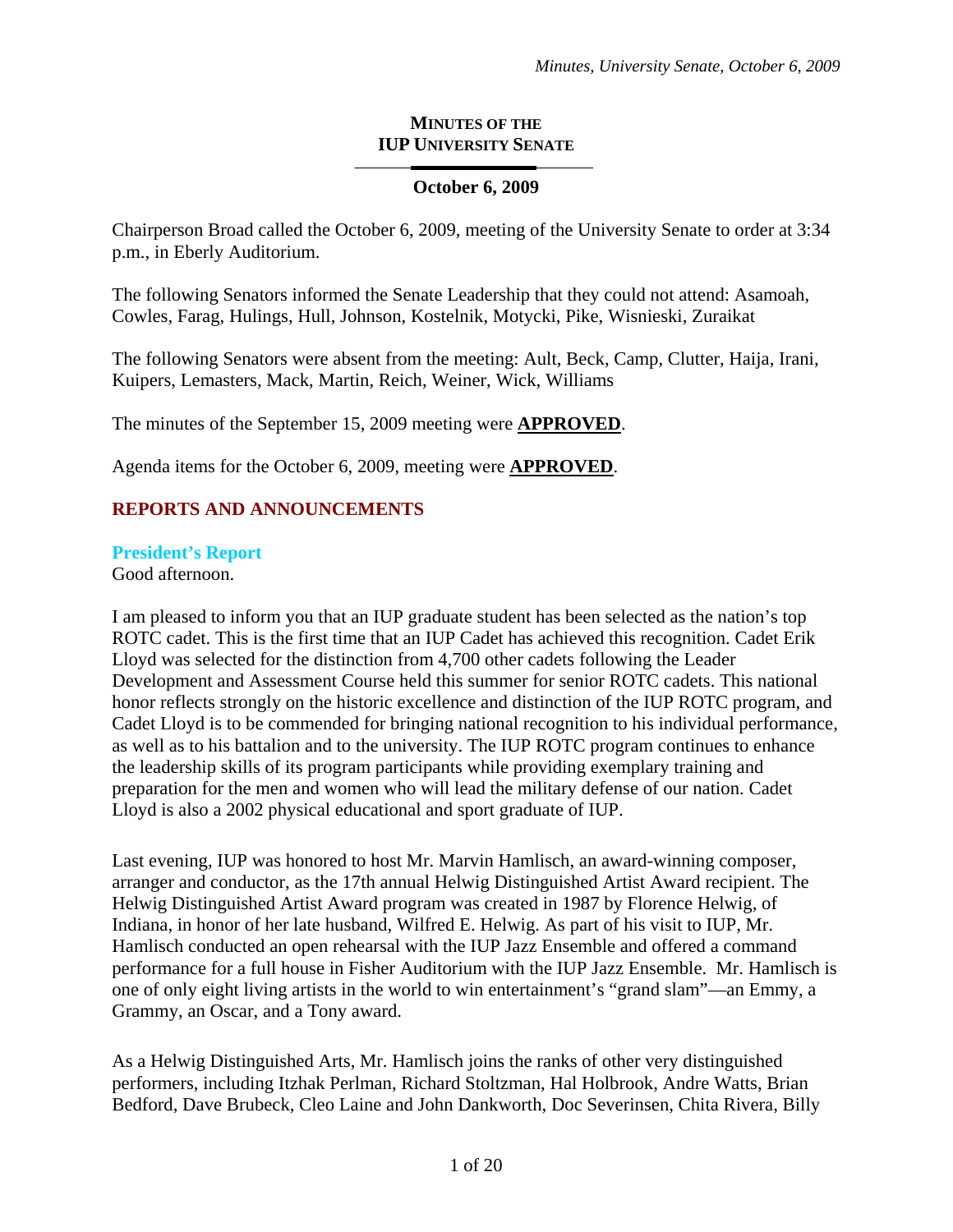Taylor, Peter Nero, Rosemary Clooney, Olivia Newton-John, Roger Williams and Amy Grant. This is quite a lineup for this university and this community, and IUP is proud to be home to the Helwig Distinguished Artist program.

When we last met, I noted that we expected enrollment of close to 14,600. I am very pleased to report that we have exceeded our enrollment goals and have broken all previous enrollment records with 14,638 students registered for this fall semester. Since 2007, enrollment has grown by more than 600 students, or 4.4 percent, across all IUP instructional sites and campuses.

Lastly, but certainly not least, I am also pleased to inform you that we have just been notified that IUP's Eberly College of Business and Information Technology has been selected, for the sixth year in a row, in the Princeton Review's "Best Business Colleges." Congratulations to all who played a part in this significant recognition.

Thank you for your time and attention.

#### **Provost's Report**

#### **Announcements**

#### **1. Academic Strategic Planning**

Academic Affairs is moving forward this fall with its strategic planning efforts. A twenty-member Academic Strategic Plan Steering Committee (SC) was recently formed with broad representation from the faculty, staff, students, and academic administration. The SC is being co-chaired by Dr. InnoOnwueme, Associate Provost for Academic Programs and Planning and Dr. Phillip Neusius, Chairperson of the Department of Anthropology. The SC held an initial day-long meeting on October 2 where it received its charge from the Provost and devoted much of the day drafting vision and mission statements and identifying seven broad goals/themes that will provide a framework for the five-year strategic plan. The next step in the planning process will be the creation of seven working groups (again composed of faculty, staff, students, and administrators from both the SC and the academic community at-large). Each group will be assigned one of the seven broad goals. The groups will then develop various subgoals or objectives along with strategies for achieving these objectives and a set of metrics to measure progress in achieving those objectives. The plan is to have these working groups submit their final report to the SC by February and for the SC to provide to the university community a draft of an academic strategic plan by March 2010. There will be ample opportunity for a thorough vetting of the draft by the university community so that feedback can be obtained before a final draft is submitted to the Provost and the Council of Deans by May 2010. It is expected that the five-year strategic plan will be in place by the beginning of the fall 2010 semester.

#### **2. Transition to Moodle**

As you may know, WebCT's last day of use at IUP will be June 30, 2010 as our contract expires. Faculty members who intend to have their WebCT materials converted to Moodle should do so as soon as possible even if they intend to continue using WebCT through the end of the Spring, 2010 term.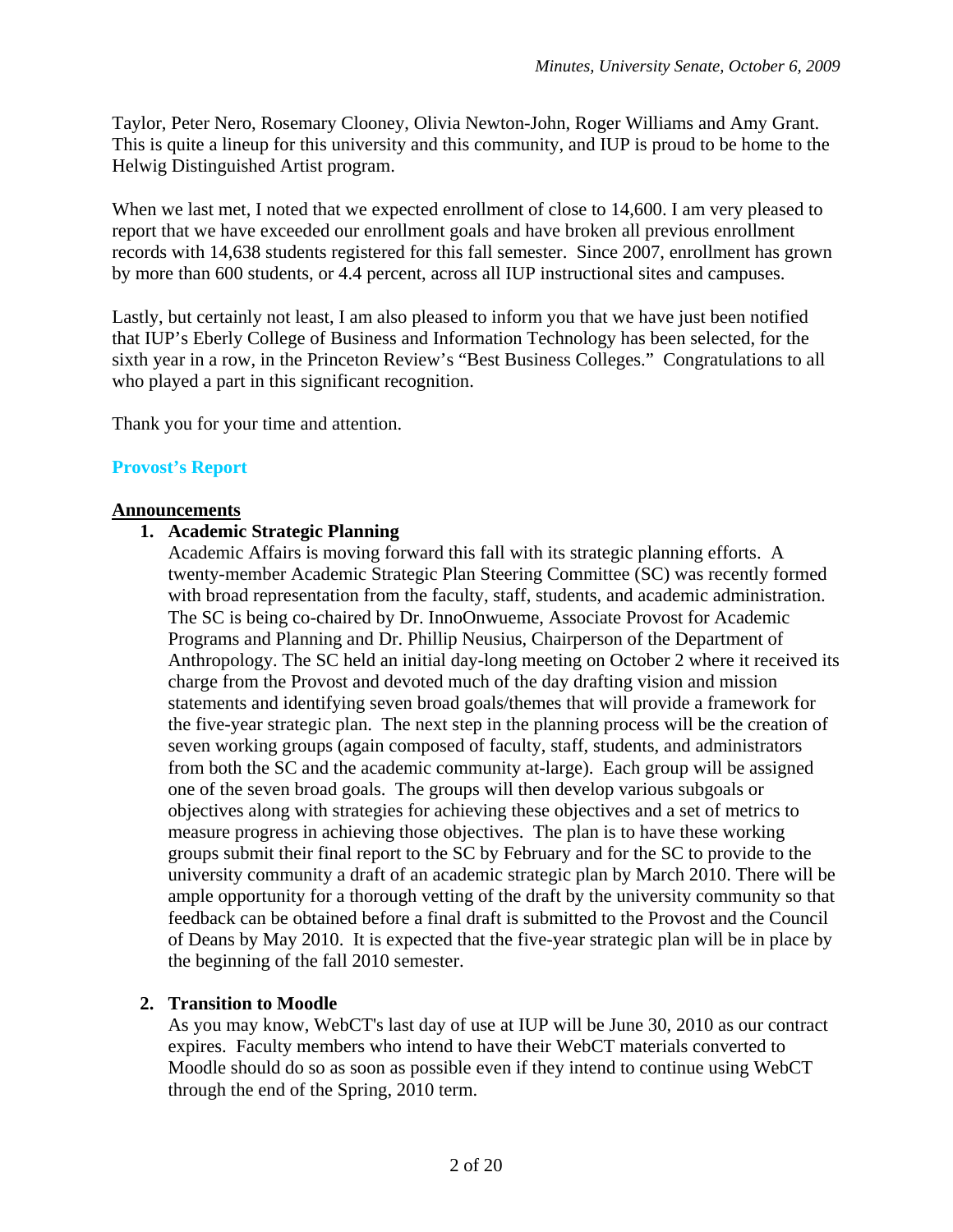Any IUP faculty member hoping to use Moodle that has not yet begun the process of becoming familiar with it is strongly encouraged to visit http://www.iup.edu/moodle at their earliest convenience. The site provides all the information needed to complete the transition, including documentation, training, workshop info., technical FAQs, etc.). Although similar information has been sent directly to all faculty, we believe that those of you in leadership roles can provide additional help in ensuring a successful transition.

Many IUP faculty have already embraced Moodle. As of Sept. 21, 215 faculty members were utilizing Moodle in some capacity, including 181 that had been active WebCT users. It is estimated that about 42 percent of all faculty that have been using WebCT in recent times have at least begun to formally make the transition to Moodle.

However, there remain well over 200 IUP faculty members who have been WebCT users that have not begun the preparation needed for Moodle.

The dedicated folks in Instructional and Research Technologies (IRT) are poised to assist these faculty, but given their narrow staffing it is critical that we avoid a last-minute rush next spring and early summer. We have avoided creating individual deadlines for faculty in order to permit maximum flexibility, but this decision assumes that the vast majority of faculty will initiate their transition during calendar year 2009.

Please share this information with faculty as you can at the departmental, college and division levels. This project has been very successful to date and the engagement of more faculty can do nothing but make it even better

## **3. Bill Strickland Lecture**

The Common Freshman Reader Implementation Team is working on the plans for the November 17th Strickland lecture which will occur at 7 pm in Fisher Auditorium. A reception and book signing will take place immediately following the lecture. The reception is being co-hosted by Phi Kappa Phi.

# **4. University Museum R/P Coal Collection Exhibit**

The IUP University Museum is currently featuring "A Walk Through Time: Pennsylvania Coal Collection Featuring the Rochester & Pittsburgh Coal Company Collection" that will be running until December  $5<sup>th</sup>$ . This collection features mining memorabilia, maps, photographs, blue prints, and other historical materials. The University Museum is one of the often overlooked jewels of the university and I encourage you to take some to walk through this collection.

## **Curriculum Revisions**

In response to the Senate recommendations from the September 15, 2009 meeting, I accept the following:

From the University-Wide Undergraduate Curriculum Committee:

A. The following courses are approved by me and may be offered immediately: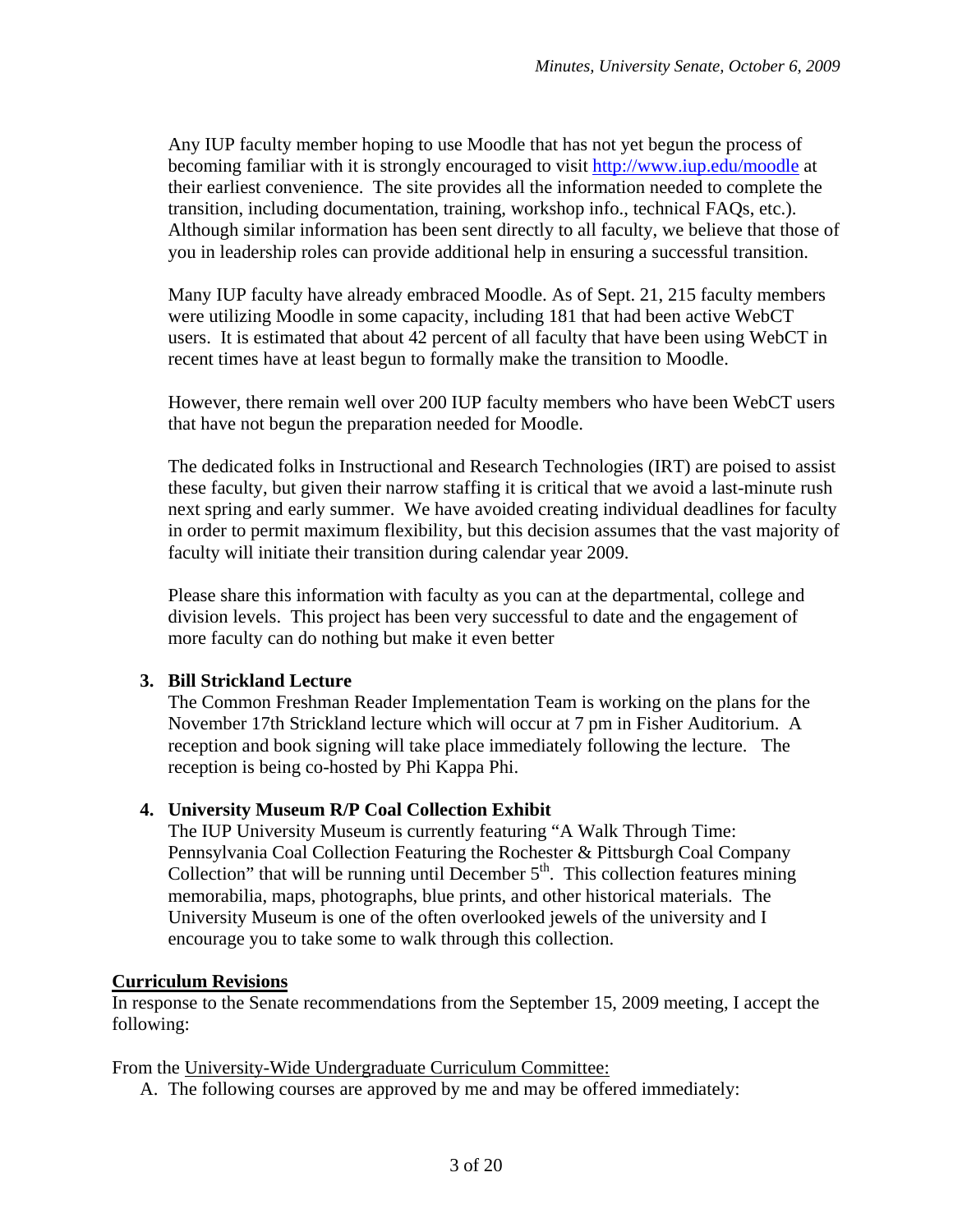COMM 151 Basic Lighting for Still and Motion Imagery ECED 117 Family, Community, and School Relationship in a Diverse Society ECED 250 Language Development ECED 351 Literacy for the Emergent Reader PreK Grade1 Learner ECSP 340 Introduction to Classroom and Behavior Management for All PreK to Grade 4 Learners ECSP 440 Professional Seminar: Teacher as Researcher and Advocate for All PreK to Grade 4 Learners EDUC 461 Student Teaching EDUC 471 Student Teaching

B. Program revisions from the Professional Studies in Education for the Bachelor of Science in Education Early Childhood Ecucation/Special Education program

From the University-Wide Graduate Curriculum Committee:

A. The following courses are approved by me and may be offered immediately: BTST 442/542 Training Methods in Business and Information Technology Support BTED/VOED 606 Leadership for Career and Technical Educators BTED/VOED 607 Organizations and Structure for Career and Technical Education BTED/VOED 608 Legal and Legislative Issues in Career and Technical Education

## **Chairperson's Report**

This morning in the coffee shop the barista said to me: "I wish I had known what professors were like when I was a student. You're just like the rest of us. You don't always know what you're doing, you procrastinate..." I want to apologize for any part I may have played in letting that cat out of the bag. It was never my intention to undermine the mystique that surrounds us.

I sincerely hope that what we do here this afternoon can help to restore to some extent the aura of wisdom we like to think surrounds us. We'll never convince the administrative senators, but maybe we can impress the students. We have at least one difficult decision to make, and others that require our thoughtful attention. I trust we will deal wisely with what we have before us.

On more of a housekeeping note, I would like to remind the committees of the Senate that your meeting minutes are meant to go to the Secretary of the Senate and to the Chair. This helps us stay on top of what might be coming before us, but, more importantly, it provides a record for future years of what the Senate has done. It doesn't happen very often, but, from time to time, we get a request for information on things that happened long ago. To the extent that we have the minutes of the meetings, we can respond. These inquiries tend to be in regard to serious policy issues, so it is really important to have the information that is needed. Many committees already are supplying their minutes, and I thank you for that. I hope the others will take this as a gentle reminder.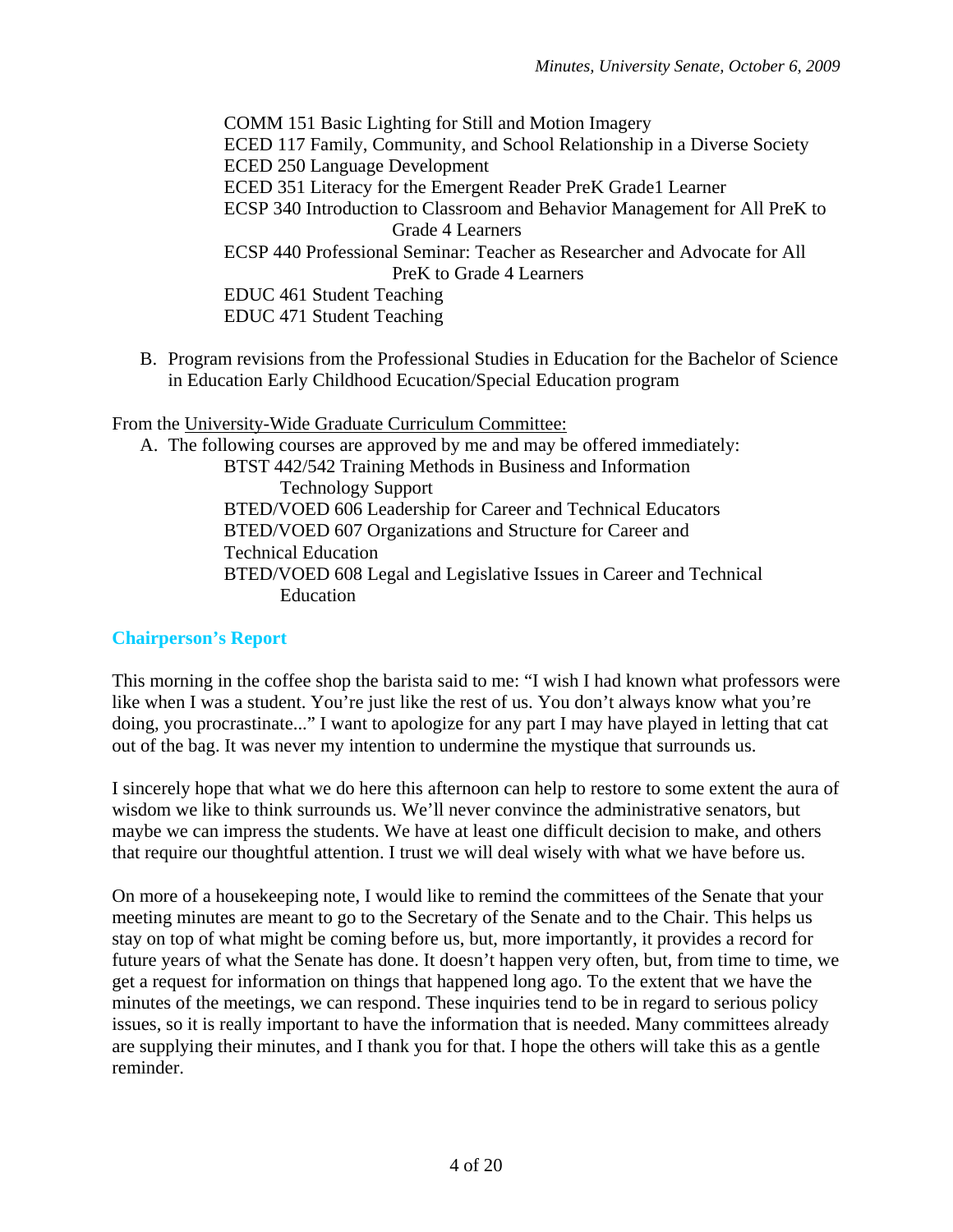Next month we should start getting back to work on Liberal Studies matters. This is going to be a long and involved process. I trust we will be ready. In the meantime...

## **Vice-Chairperson's Report**

The Student Government Association since our last meeting has taken a trip to the Punxytawney campus of Indiana University of Pennsylvania and began the process to help those students create their own Student Government Association on their campus to settle the issue that arise at their school.

Since our last meeting the Student Government Association has received 5 new members.

## **Rules Committee (Senator Korns)**

#### **Proposed Amendment to the Bylaws of the University Senate 6 APPROVED**

*Add the following language at the end of the indicated section.* 

#### III.

G. ... and without a majority of those FACULTY members voting to approve that action.

#### Current

#### III. Procedures

G. No action on curricular matters can be taken by the University-wide Graduate Committee, the University-wide Undergraduate Curriculum Committee or the IUP Senate without FACULTY members comprising a majority of members voting.

#### Proposed

#### III. Procedures

G. No action on curricular matters can be taken by the University-wide Graduate Committee, the University-wide Undergraduate Curriculum Committee or the IUP Senate without FACULTY members comprising a majority of members voting.In addition, a motion on curricular matters shall be approved only if a majority of those FACULTY members vote to approve the motion. A curricular motion can be defeated by a simple majority of all Senators voting.

#### Rationale

The purpose of this amendment is to avoid having action on curricularmatters approved when a majority of faculty members votingvote against it.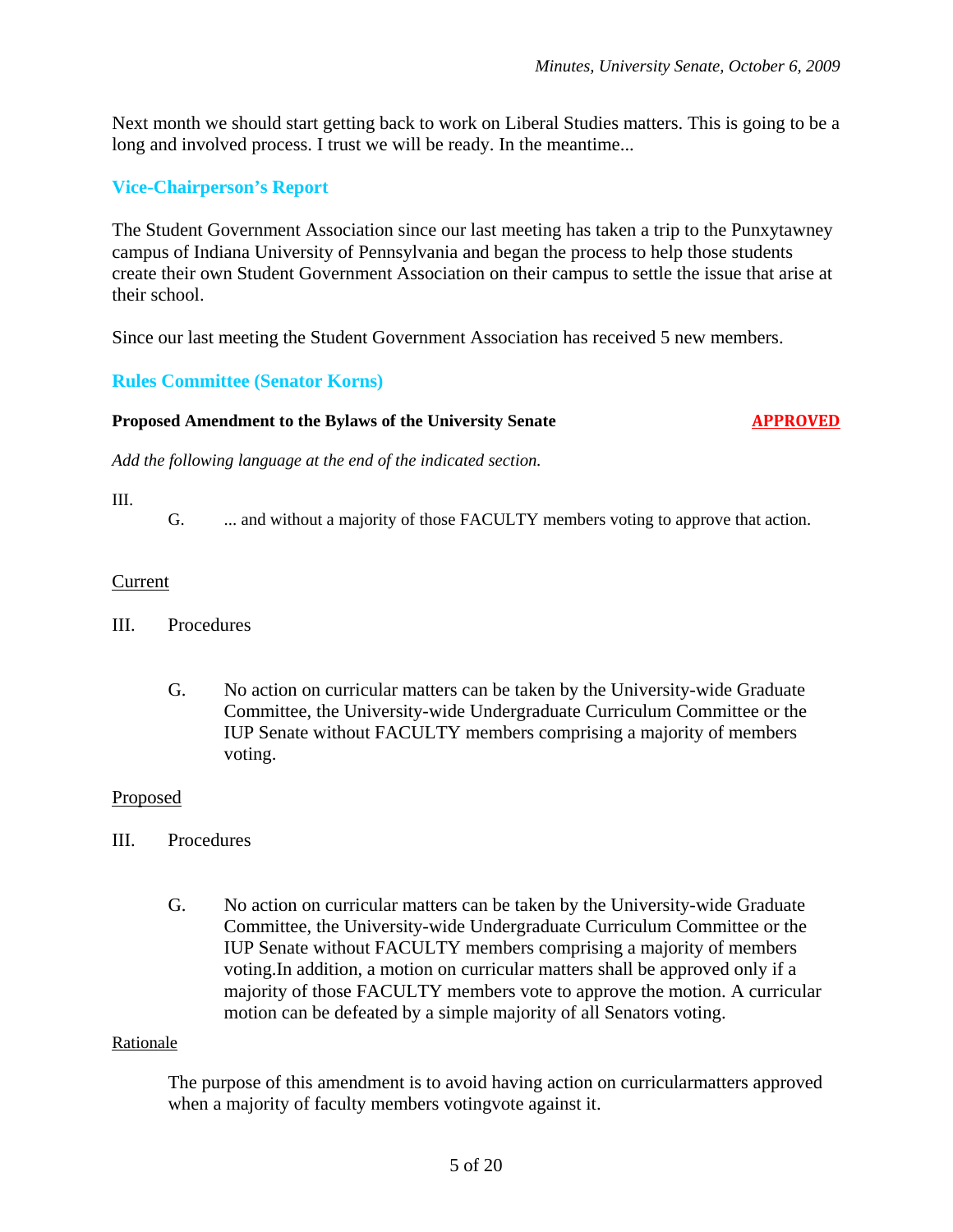#### Results of the Roll Call Vote: 92 Yes 47 No

| Ali                | Azad      | $\mathbf N$ | Hood         | Michael      | $\mathbf N$        |
|--------------------|-----------|-------------|--------------|--------------|--------------------|
| Ali                | Sanwar    | Y           | Hulings      | Dennis       |                    |
| Allard             | Francis   | Y           | Hull         | Hazel        |                    |
| Alman              | Robert    |             | Hyde         | Micki        | $\mathbf Y$        |
| Appolonia          | Terry     | $\mathbf N$ | Intemann     | Gerald       | $\mathbf N$        |
| Asamoah            | Yaw       |             | Irani        | Vida         |                    |
| Atwater            | Tony      |             | Janosko      | Joann        | Y                  |
| Ault               | Cecil T.  |             | Johnson      | Rita         |                    |
| Baginski           | Richard   | Y           | Jozefowicz   | Stephanie    | Y                  |
| <b>Balint</b>      | William   | $\mathbf N$ | Julian       | <b>Jack</b>  | Y                  |
| <b>Barger</b>      | Lynn      | $\mathbf N$ | Kennedy      | Helen        | ${\bf N}$          |
| <b>Baum</b>        | Jessica   |             | Kilmarx      | John         | $\overline{\bf N}$ |
| <b>Baumer</b>      | Matthew   | Y           | Knickelbein  | <b>Becky</b> | $\overline{Y}$     |
| <b>Beck</b>        | Sandy     |             | Korns        | Michael      | Y                  |
| Belch              | Holley    | Y           | Kostelnik    | Robert       |                    |
| Bencloski          | Joseph    | ${\bf N}$   | Kuipers      | Christopher  |                    |
| <b>Boda-Sutton</b> | Holly     | Y           | Kuo          | Yu-Ju        | Y                  |
| <b>Bonach</b>      | Kathryn   | Y           | LaPorte      | David        | $\mathbf Y$        |
| <b>Bowers</b>      | Fredalene | Y           | Laverick     | DeAnna       | Y                  |
| <b>Broad</b>       | Peter     | Y           | Lee          | Daniel       | $\mathbf N$        |
| Brzycki            | Dolores   | Y           | Lemasters    | Michael      |                    |
| Camp               | Robert    |             | Lewis        | John         | $\mathbf N$        |
| Carranza           | Carmy     | $\mathbf N$ | Loomis       | David        | Y                  |
| Cekada             | Tracey    | Y           | Luckey       | Rhonda       | ${\bf N}$          |
| Chiarulli          | Beverly   | Y           | Mack         | Timothy      |                    |
| Clutter            | Samuel    |             | MacLeod      | Mary         | $\mathbf Y$        |
| Colen              | Yong      | Y           | Martin       | Jamie        |                    |
| Collins            | William   | Y           | Martin       | Susan        | Y                  |
| Cowles             | Malinda   |             | <b>Marx</b>  | Robert       | ${\bf N}$          |
| Craig              | Chauna    | Y           | McCombie     | Sally        | $\mathbf Y$        |
| Deckert            | Sharon    | Y           | McElroy      | Nathan       | $\overline{Y}$     |
| Desmond            | Kimberly  |             | McFerron     | Richard      | N                  |
| Domaracki          | Joseph    | $\mathbf N$ | McGowan      | Mark         | Y                  |
| Dugan              | Catherine | Y           | Mensch       | Scott        | Y                  |
| Farag              | Waleed    |             | Metz         | Mary Lou     | Y                  |
| Farnsworth         | Katie     | Y           | Migyanka     | Joann        | Y                  |
| Felter             | Aaron     |             | Missien      | Tracey       | ${\bf N}$          |
| Franklin-Rahkonen  | Sharon    | Y           | Mocek        | Lynnan       | ${\bf N}$          |
| Gart               | Alan      | Y           | Moore        | Scott        | Y                  |
| Geletka            | Mark      | N           | Motycki      | Katie        |                    |
| Greenawalt         | Julie     | Y           | <b>Myers</b> | David        |                    |
| Griffith           | Donna     | N           | Nahouraii    | Ataollah     | Y                  |
| Gropelli           | Theresa   | Y           | Newcomer     | Carol        | $\mathbf Y$        |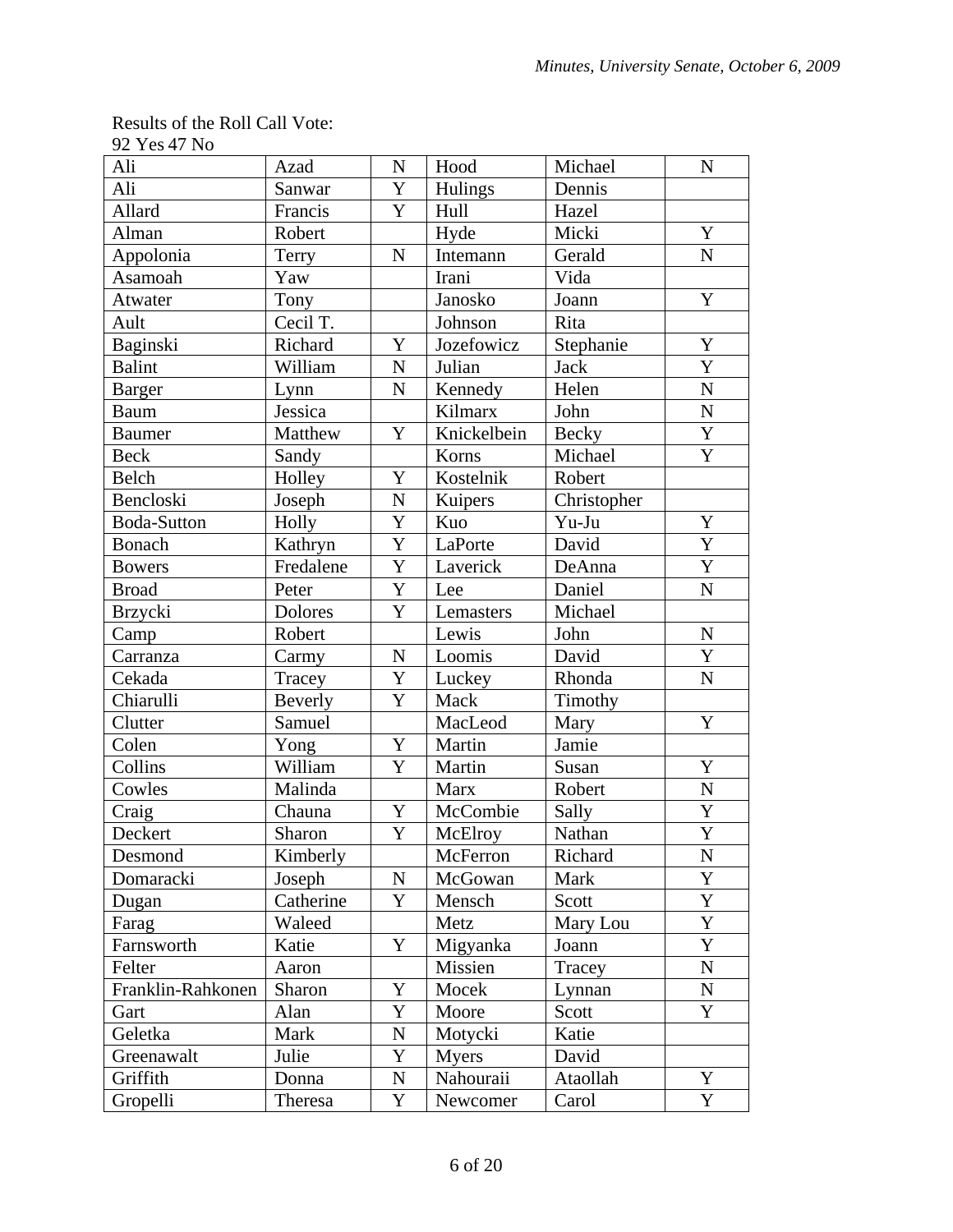| Gu             | Linwu          | Y           | <b>Norris</b>   | Linda          | Y                  |
|----------------|----------------|-------------|-----------------|----------------|--------------------|
| Gunter         | Valerie        | Y           | <b>Novels</b>   | Alphonse       | ${\bf N}$          |
| Guth           | Lorraine       |             | Numan           | Muhammad       | $\overline{Y}$     |
| Haija          | Ajawad         |             | O'Neil          | Therese        | $\overline{Y}$     |
| Hall           | Linda          |             | Onwueme         | Innocent       | ${\bf N}$          |
| Hannibal       | Mary Anne      | Y           | Pankaj          | Pankaj         | $\mathbf Y$        |
| Hinrichsen     | Robert         | Y           | Pembleton       | Sandra         | $\overline{\bf N}$ |
| Perdue         | Tina           | Y           | <b>Barnes</b>   | Tim            | Y                  |
| Phaneuf        | Shannon        | Y           | <b>Bazemore</b> | Ticairra       |                    |
| Pike           | Lynn           |             | Bearjar         | Stephanie      | Y                  |
| Piper          | David          | Y           | <b>Bivens</b>   | David          |                    |
| Porter         | David          | ${\bf N}$   | <b>Black</b>    | Heather        | Y                  |
| Potts          | Todd           | Y           | Cervantes       | Eddie          | $\mathbf N$        |
| Powers         | Heather        | Y           | Confer          | Erin           | Y                  |
| Radell         | Willard        | Y           | Crocker         | Amelia         |                    |
| Rafoth         | Mary Ann       | $\mathbf N$ | Dawson          | Angel          |                    |
| Reich          | Tamar          |             | Destefano       | Rachel         | ${\bf N}$          |
| Reilly         | Edel           | $\mathbf Y$ | Hughes          | Joshua         | Y                  |
| Rieg           | Sue            | Y           | Jones           | Ayinnah        |                    |
| Ritchey        | Jeffrey        | Y           | Kane            | Mike           |                    |
| Rittenberger   | Terry          | Y           | Kennedy         | Michael        |                    |
| Rivera         | Jose           | Y           | Kiefer          | Joy            | Y                  |
| Rives          | <b>Bradley</b> | Y           | Krastin         | Jennifer       |                    |
| Rivosecchi     | Karen          | Y           | Laich           | <b>Brian</b>   |                    |
| Rosenberger    | Eric           | Y           | Lamont          | Ellen          |                    |
| Sciulli        | Lisa           | N           | Longacre        | Andrew         | N                  |
| Scott          | Patricia       | Y           | Machovina       | Tyler          | Y                  |
| Sechrist       | Gail           | Y           | Marasco         | <b>Brandon</b> | ${\bf N}$          |
| Simon          | <b>Bob</b>     | ${\bf N}$   | McCole          | Alyssa         |                    |
| Sink           | Susie          | $\mathbf N$ | McGaughran      | Sean           |                    |
| Smith          | Jonathan       |             | Mead            | Jamie          | $\mathbf Y$        |
| Smith-Sherwood | Dawn           | Y           | Meek            | Deanna         |                    |
| Soni           | Ramesh         | Y           | Minich          | Christian      | Y                  |
| Stephenson     | Catherine      | N           | Morrow          | Sarah          |                    |
| Sullivan       | Linda          | Y           | Onyemaobin      | Nwaeze         |                    |
| Tickell        | Geoffrey       |             | Pennington      | Jane           |                    |
| Trimarchi      | Valarie        | N           | Rishell         | Paige          | Y                  |
| Turner         | Kevin          | Y           | Rowland         | Angela         |                    |
| Valentine      | Amber          | N           | Royster         | Anthony        | Y                  |
| Van Wieren     | Todd           | Y           | Selan           | Sara           | Y                  |
| Veilleux       | John           | $\mathbf N$ | Shumar          | Ashley         |                    |
| Weiner         | Kim            |             | Smigielski      | Rachel         | Y                  |
| Wheeler        | Sarah          | Y           | Solomonides     | Elizabeth      | Y                  |
| Wick           | Harrison       |             | Stayman         | Zachary        |                    |
| Williams       | Mary           |             | <b>Stiles</b>   | Alyssa         | N                  |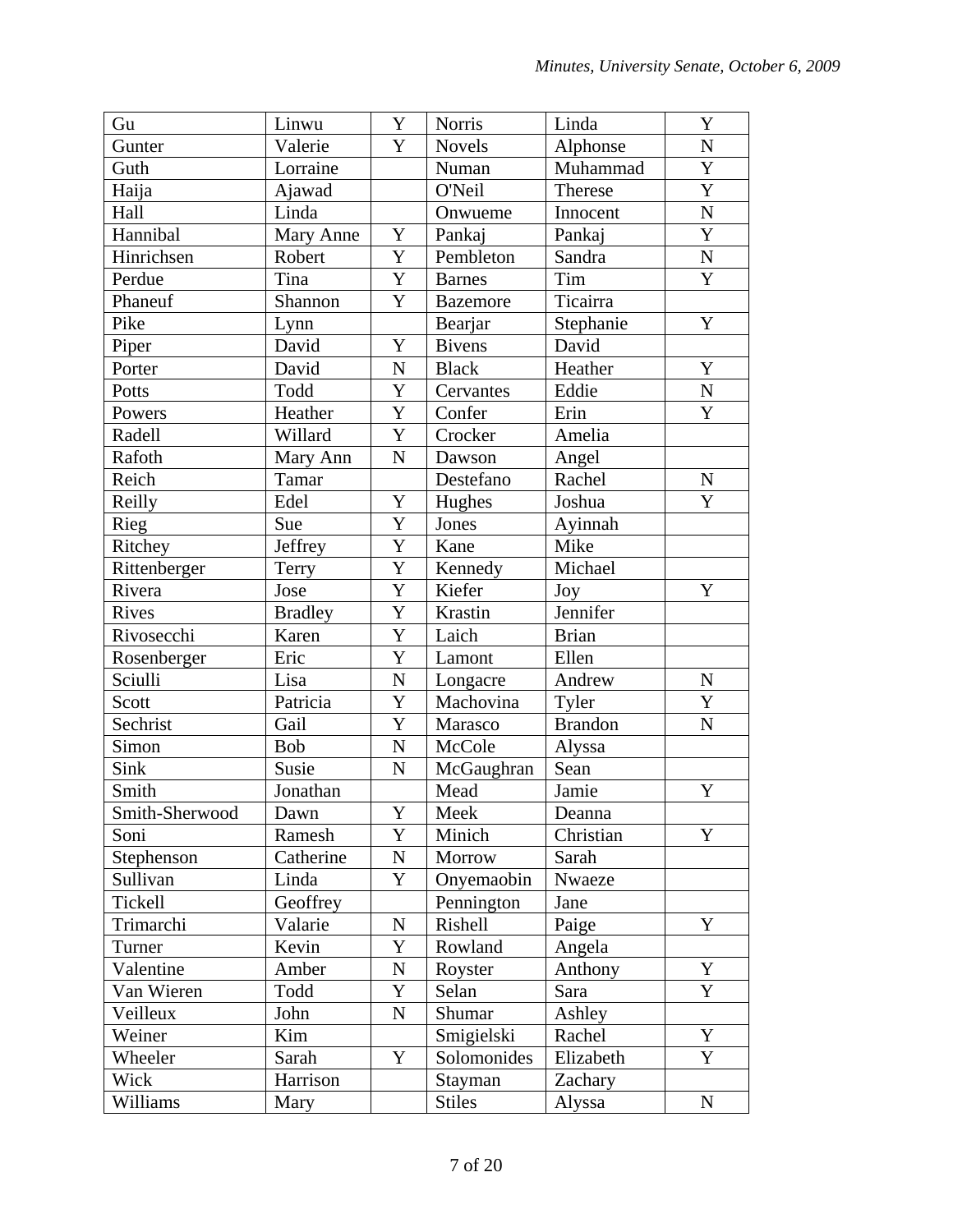| Wilson        | Cheryl    | Y           | <b>Stith</b>     | Chris          | $\mathbf N$ |
|---------------|-----------|-------------|------------------|----------------|-------------|
| Wisnieski     | Joette    |             | <b>Strattion</b> | Ainyai         |             |
| Witthoeft     | Heide     | Y           | Turko            | Mirela         | Y           |
| Woodland      | Dawn      | $\mathbf N$ | Walker           | Ruth           | N           |
| Wooten        | Cornelius | $\mathbf N$ | Widdowson        | <b>Bridget</b> | Y           |
| Yang          | Lingyan   |             | Wutsch           | Andy           |             |
| Zambrano-Paff | Marjorie  | Y           | Hammond          | Jared          | N           |
| Zoni          | Carleen   | $\mathbf N$ | Hammond          | Margaret       | $\mathbf N$ |
| Zorich        | Phillip   | $\mathbf N$ | Johnson-         | Jill           | N           |
|               |           |             | Hilty            |                |             |
| Zuraikat      | Nashat    |             | Lee              | Jason          |             |
|               |           |             | <b>Nash</b>      | <b>James</b>   | N           |
|               |           |             | Sagendorf        | Martin         |             |
|               |           |             | Stahl            | Megan          |             |
|               |           |             | <b>Strong</b>    | Laura          |             |
|               |           |             | Tiscione         | David          | N           |

**University-Wide Undergraduate Curriculum Committee (Senator Sechrist)** 

# **FOR INFORMATION:**

The following courses were approved by UWUCC to be offered as distance education courses:

HIST 195 History of the Modern Era PHIL 101 Critical Thinking

# **FOR ACTION:**

**1 Department of Management Information Systems and Decision Sciences—Catalog Description Changes and Course Number Change** 

## **APPROVED**

**a Catalog Description Change**

## **Current Catalog Description:**

#### **IFMG 230 Introduction to Back-End Business Applications 3c-01-3cr Prerequisite:** IFMG 210

Introduces the back-end business programming language as it applies to business organizations and their applications. Structured back-end business concepts and methods are taught as the student learns how to solve business problems using computers. Involves using files, reports, and tables to produce a variety of outputs utilized in operating and managing business activities.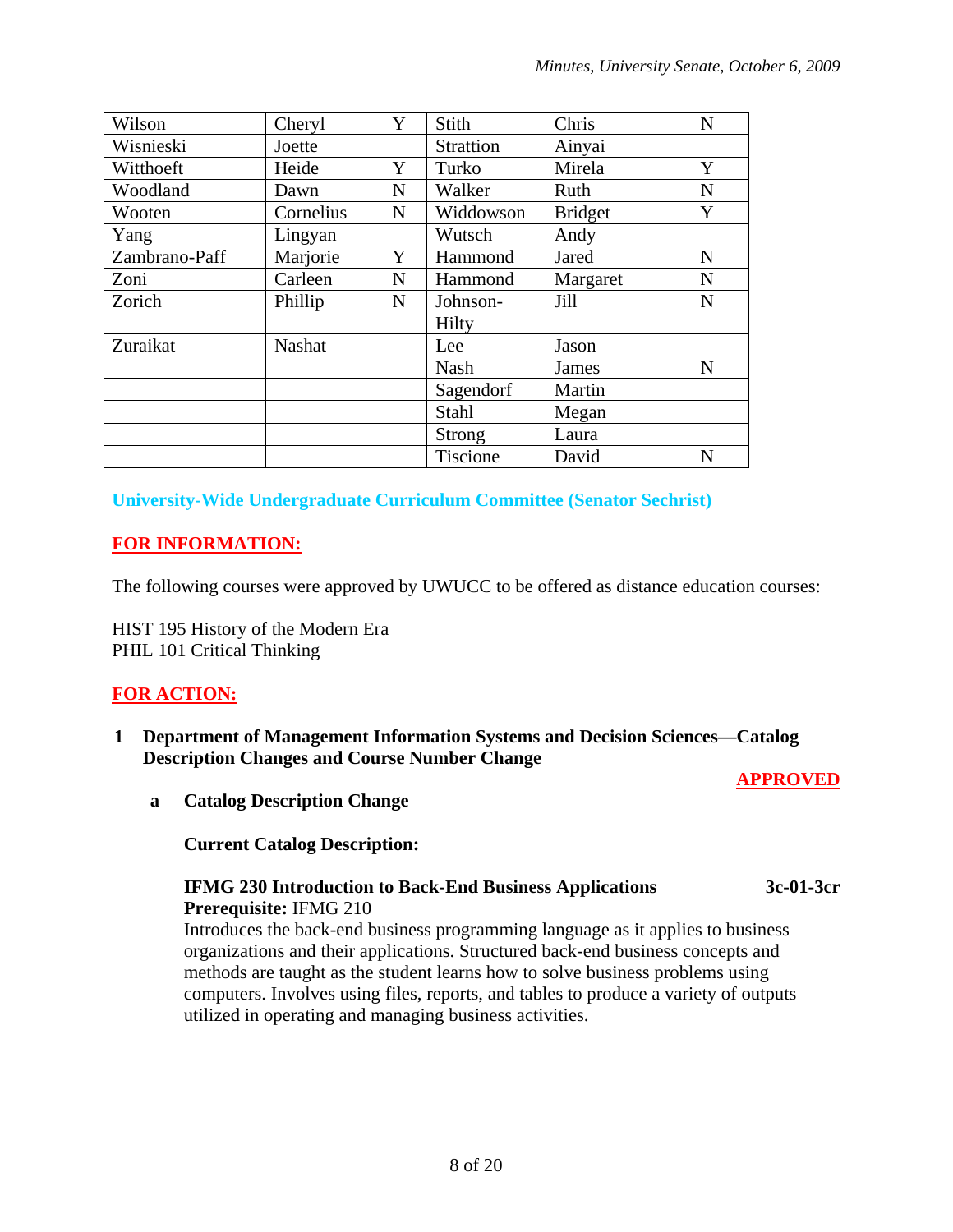# **Proposed Catalog Description:**

## **IFMG 230 Introduction to Back-End Business Applications 3c-01-3cr Prerequisite:** BTED/COSC/IFMG 101

Introduces the back-end business programming language as it applies to business organizations and their applications. Structured back-end business concepts and methods are taught as the student learns how to solve business problems using computers. Involves using files, reports, and tables to produce a variety outputs utilized in operating and managing business activities.

**Rationale:** Historically IFMG 210 and IFMG 230 used COBOL for teaching programming. Students were introduced to COBOL in IFMG 210 and learned advanced COBOL functionality in IFMG 230. COBOL is a language used in legacy environment and MIS/DS department has moved the focus to modern object oriented languages like JAVA, VB.NET, C++, and C#. The two courses, IFMG 210 and IFMG 230 introduce students to different languages and cover programming concepts that are self-contained within the each course. As such IFMG 210 is no longer needed as a prerequisite to IFMG 230. In addition relaxing this prerequisite gives more flexibility to the MIS/DS department in scheduling its courses.

# **b Catalog Description Change**

## **Current Catalog Description:**

# **IFMG 250 Business Systems Technology 3c-0l-3cr**

**Prerequisite:** IFMG 210 or COSC 110

Presents a functional review of computing equipment and the organization of components and devices into architectural configurations. Also teaches the principles of system software and builds an understanding of combinations of hardware and software within architectural designs.

## **Proposed Catalog Description:**

# **IFMG 250 Business Systems Technology 3c-0l-3cr**

**Prerequisite:** BTED/COSC/IFMG 101 or COSC 110

Presents a functional review of computing equipment and the organization of components and devices into architectural configurations. Also teaches the principles of system software and builds an understanding of combinations of hardware and software within architectural designs.

**Rationale:** IFMG 210 teaches programming in an object-oriented language. The knowledge of programming is not a requirement for understanding computer architecture. There was some scripting involved in the course before, which is no longer the case. As such IFMG 210 is not needed as a prerequisite. In addition relaxing this prerequisite gives more flexibility to the MIS/DS department in scheduling its courses.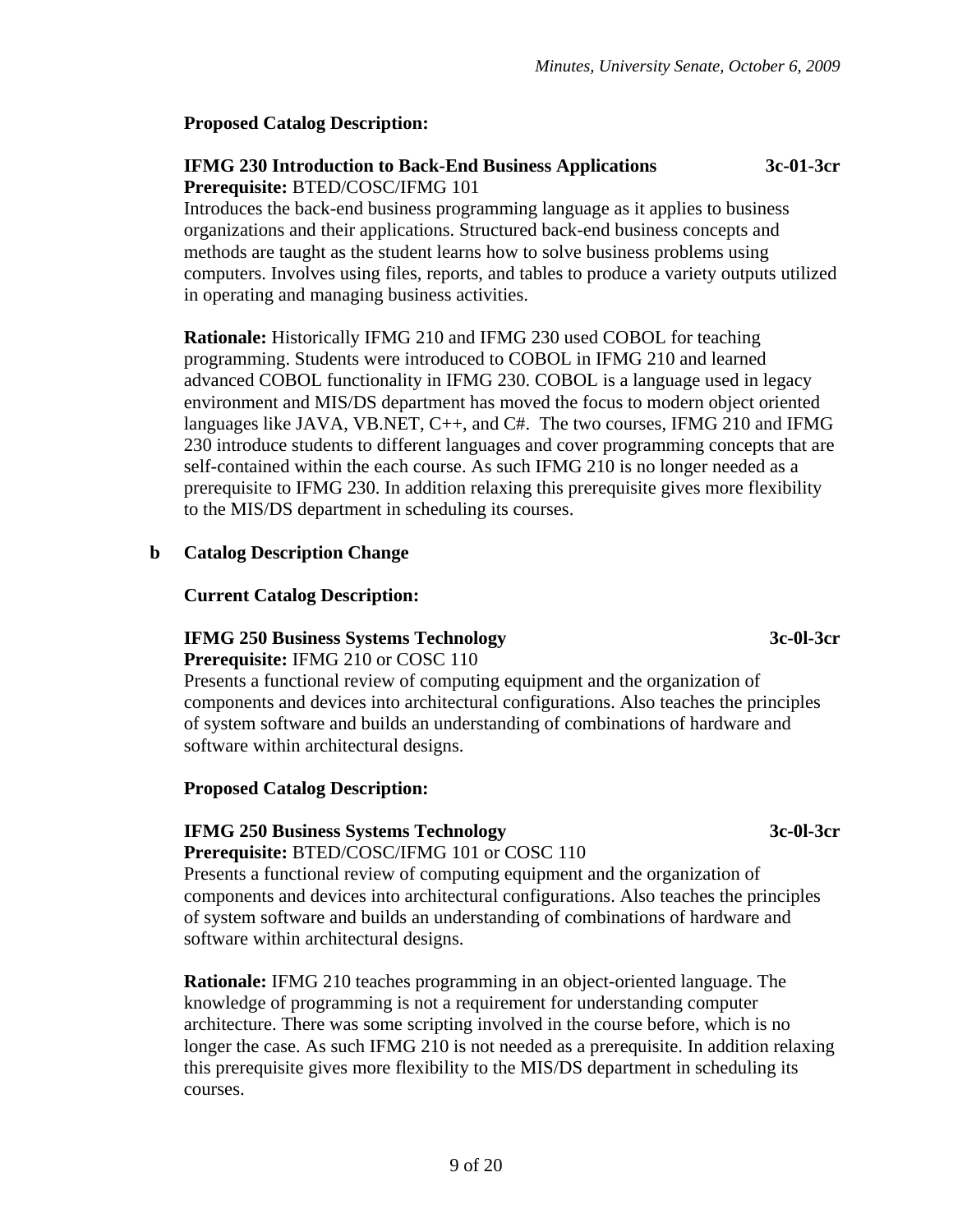# **c Catalog Description Change and Course Number Change**

## **Current Catalog Description:**

# **IFMG 450 Database Theory and Practice 3c-0l-3cr**

## **Prerequisites:** IFMG 230 or COSC 220

Reviews database design, data model methodologies, physical data structure, and database development and implementation. The remote data service, transaction server, and database administration are introduced. Emphasizes the practical approach in accessing the database using Internet technology.

# **Proposed Catalog Description:**

# **IFMG 390 Database Theory and Practice 3c-0l-3cr**

**Prerequisites:** IFMG 210 or IFMG 230 or COSC 220 Reviews database design, data model methodologies, physical data structure, and database development and implementation. The remote data service, transaction server, and database administration are introduced. Emphasizes the practical approach in accessing the database using Internet technology.

**Rationale:** This course is normally taken by most students in their junior year. The number change better reflects the level at which the course is targeted. IFMG 390 (formerly IFMG 450) covers Structured Query Language (SQL). SQL is a 4th generation language (4GL) which is more intuitive as supposed to 3rd generation programming languages (3GL) like JAVA. Students need to have basic introduction to programming, which they can get in either IFMG 210 or IFMG 230 or COSC 220. In addition relaxing this prerequisite gives more flexibility to the MISDS Department in scheduling its courses.

# **d Catalog Description Change**

## **Current Catalog Description:**

# **IFMG 460 Analysis and Logical Design 3c-0l-3cr**

#### **Prerequisites:** IFMG 352 and 450

Involves teaching the tools and techniques required for the analysis and design of a business system. Along with in-class discussions of the principles and techniques for analyzing, designing, and constructing the system, the students also formulate system teams in order to analyze the problems of an existing business information system, to design an improved system, and to control the implementation of the new system.

# **Proposed Catalog Description:**

**IFMG 460 Analysis and Logical Design 3c-0l-3cr Prerequisites:** IFMG 210 and 230 and 352 and 390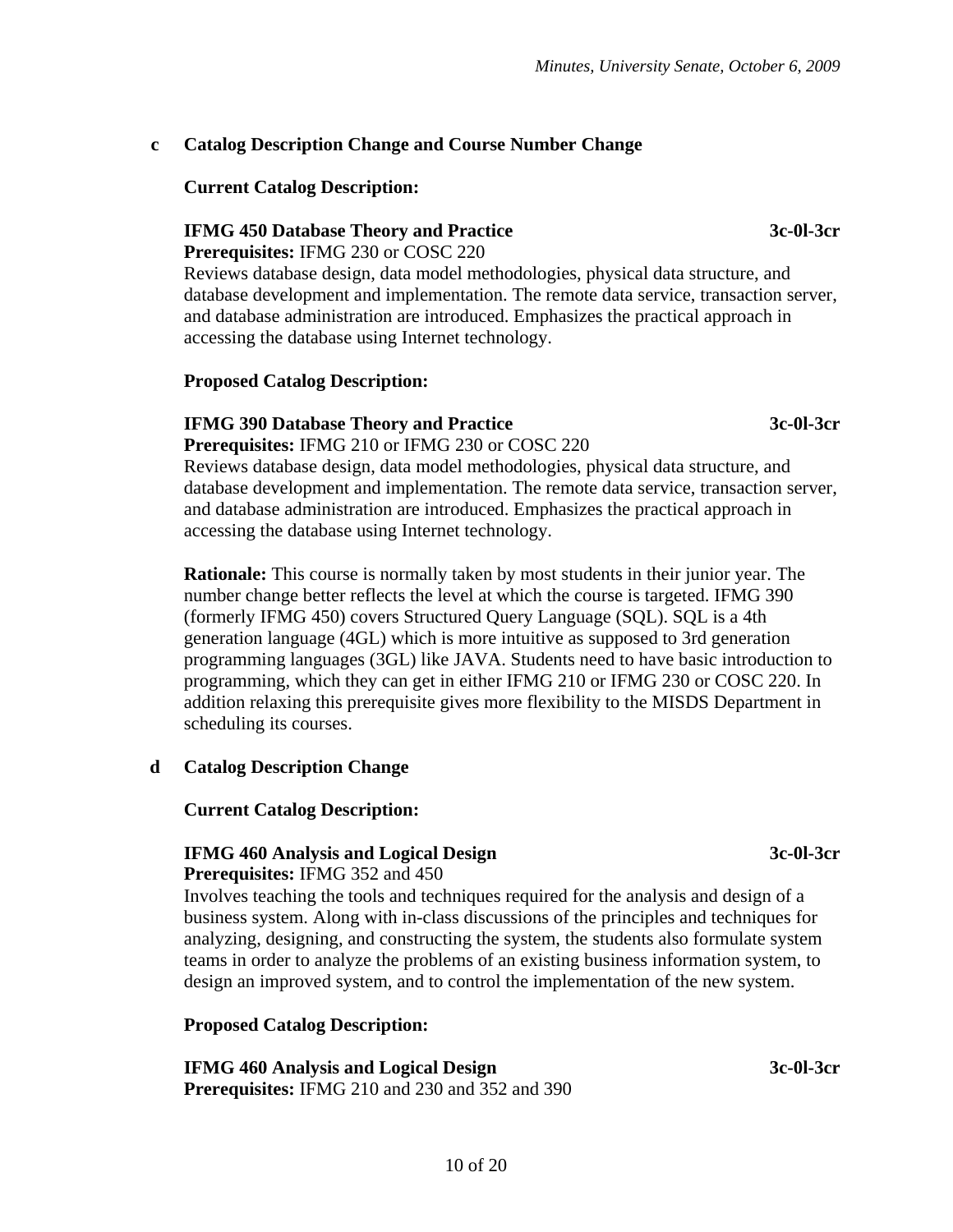Involves teaching the tools and techniques required for the analysis and design of a business system. Along with in-class discussions of the principles and techniques for analyzing, designing, and constructing the system, the students also formulate system teams in order to analyze the problems of an existing business information system, to design an improved system, and to control the implementation of the new system.

**Rationale:** The prerequisite course for IFMG 390 is either IFMG 210 or IFMG 230. However, the knowledge of programming from both IFMG 210 and IFMG 230, networking from IFMG 352, and database management from IFMG 390 are the requirements for IFMG 460 Analysis and Logical Design.

#### 2 **Department of Journalism—Catalog Description Changes APPROVED**

#### **a Current Catalog Description:**

#### **JRNL 102 Basic Journalistic Skills 3c-0l-3cr**

**Prerequisite:** ENGL 101 Required for journalism majors and minors. Emphasizes grammar, punctuation, spelling, AP Stylebook, copyediting, headlines, and accuracy.

#### **Proposed Catalog Description:**

#### **JRNL 102 Basic Journalistic Skills 3c-0l-3cr**

Required for journalism majors and minors. Emphasizes grammar, punctuation, spelling, AP Stylebook, copyediting, headlines, and accuracy.

#### **b Current Catalog Description:**

#### **JRNL 105 Journalism and the Mass Media 3c-0l-3cr Prerequisite:** ENGL 101

A critical examination of roles-goals of newspapers, magazines, radio, books, movies, and television as they affect American society socially, politically, and economically.

#### **Proposed Catalog Description:**

#### **JRNL 105 Journalism and the Mass Media 3c-0l-3cr**

A critical examination of roles-goals of newspapers, magazines, radio, books, movies, and television as they affect American society socially, politically, and economically.

**Rationale:** The ENGL 101 prerequisite dates back to when the Journalism major was housed in the English Department. ENGL 101 was the prerequisite for all other courses within the English Department. JRNL 102 and 105 are survey courses. With new enrollment caps at 40, the amount of writing required is minimal. These courses are prerequisites for many upper division courses within the Journalism Department. Adding a prerequisite to a prerequisite significantly slows students' progress within the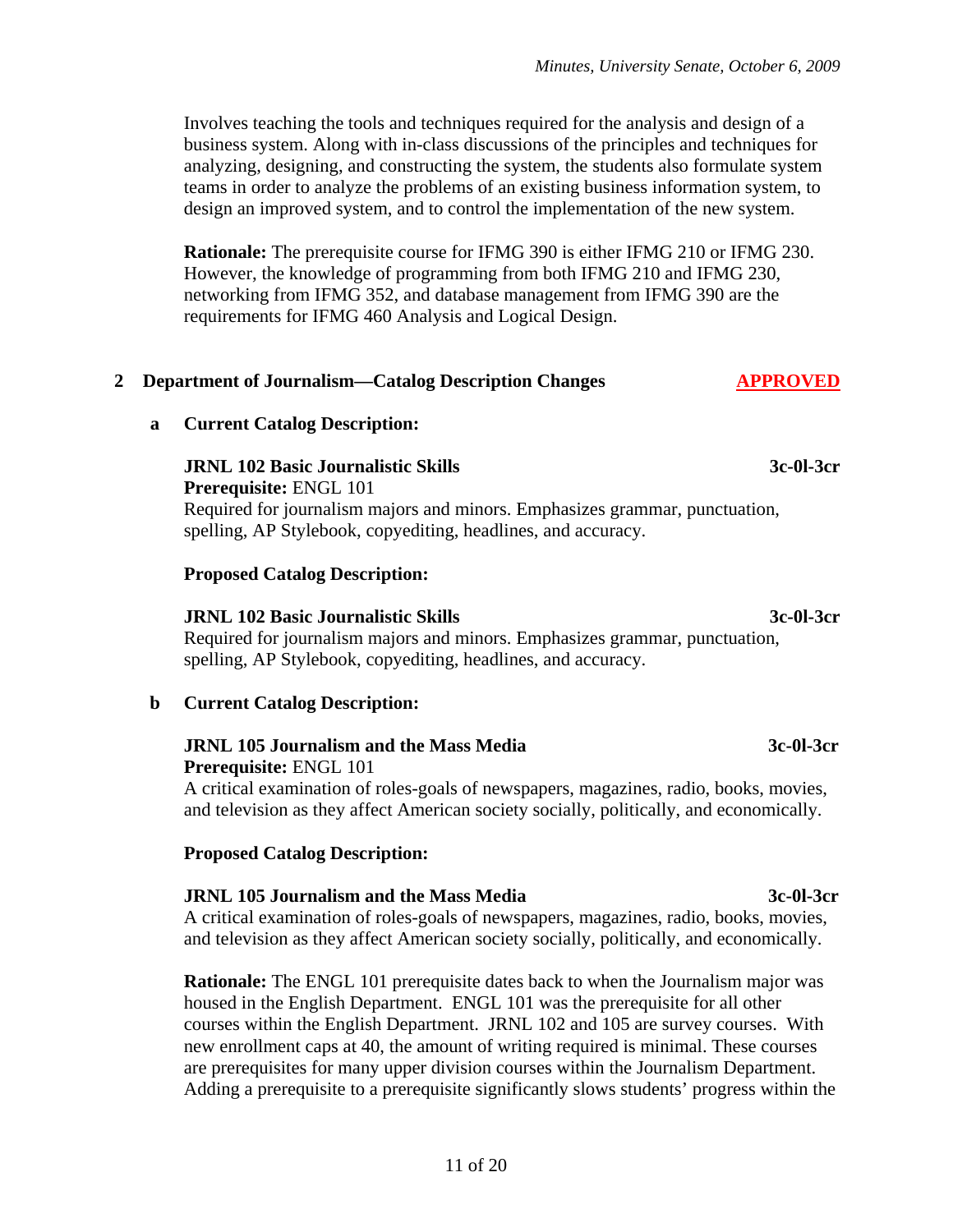major.

#### **3 Department of Hospitality Management—New Course APPROVED**

#### **HRIM 212 Club Operations Management 3c-01-3cr**

Provides an in depth understanding of the unique aspects of private club management. The differences as compared to public golf courses, public restaurants, hotel operations, equity (member owned) and non-equity (corporate owned) club settings are explored.

**Rationale:**Club Operations and Management will complement the Department of Hospitality Management curriculum as a sophomore-level course. This course is not for inclusion in the Liberal Studies Program. This course will be offered as a department elective.

#### **4 Department of Human Development and Environmental Studies–Program Catalog Description Revision and Program Revision**

# **APPROVED**

#### **Current Catalog Description:**

#### **Family and Consumer Sciences Education**

The Family and Consumer Sciences Education major prepares students for the teaching of family and consumer sciences-related subjects in the public schools. Coursework is required in all areas of family and consumer services, including child development and family relations, consumer economics, clothing, foods, and interior design. Professional education courses are also required.

#### **Proposed Catalog Description:**

#### **Family and Consumer Sciences Education**

The K-12 Family and Consumer Sciences Education major prepares students for the teaching of familyand consumer sciences-related subjects in the public schools. Coursework is required in all areas offamily and consumer services, including child development and family relations, consumer economics,clothing, foods, and interior design. Professional education courses also are required.

#### **a Program Catalog Description Change**

 **b Program Revision:**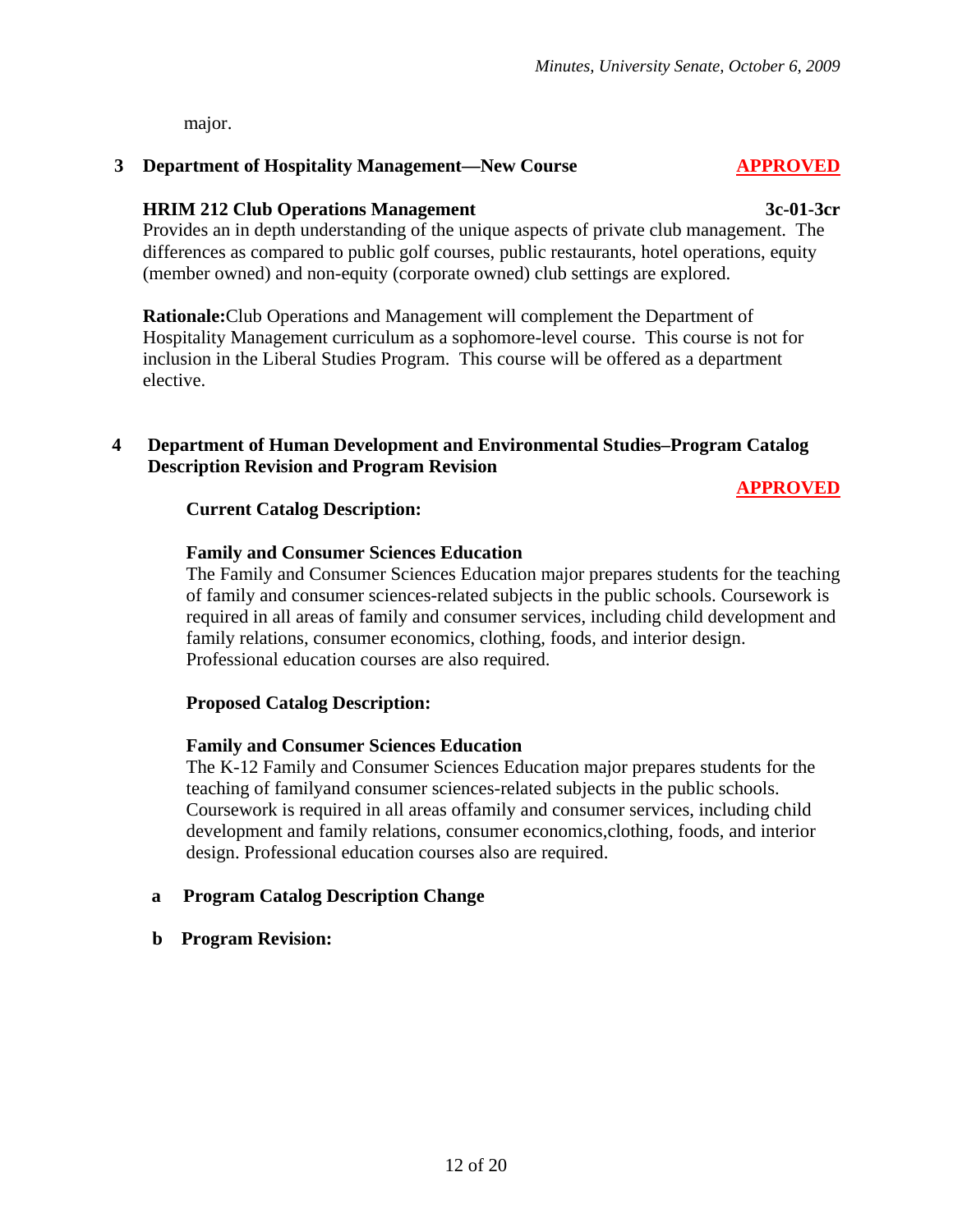#### **Current Program:**

#### **Bachelor of Science in Education—Family andConsumer Sciences Education (\*)**

**Liberal Studies:** As outlined in Liberal Studies section with the following specifications: **Mathematics:**MATH 151 **Natural Science:** CHEM 101-102 **Social Science:**PSYC 101, SOC 151 **Liberal Studies Electives:** 6cr, CNSV 315, MATH 152, no courses with FCSE prefix

#### **College:**

#### **Preprofessional Education Sequence:**  COMM 103 Digital Instructional TechnologyEDSP 102 Educational Psychology **Professional Education Sequence:**  EDEX 301 Education of Students with Disabilities in Inclusive Secondary Settings EDSP 477 Assessment of Student Learning: Design and Interpretation of Educational Measures EDUC 242 Pre-Student Teaching Clinical Experience I EDUC 342 Pre-Student Teaching Clinical Experience II EDUC 431 Student Teaching in Family and Consumer Sciences EDUC 441 Student Teaching EDUC 442 School Law FCSE 350 Teaching Family Life Education FCSE 450 Teaching Vocational Family and Consumer Sciences Education **Major: Required Courses:**  CDFR 218 Child Development CDFR 224 Marriage and Family Relations CDFR 321 Preschool Education: Developmentally Appropriate Practice CNSV 101 Personal and Family Management FDNT 150 Foods FDNT 151 Foods Laboratory

FDNT 212 Nutrition FSMR 112 Fundamentals of Clothing Construction FSMR 314 Textiles INDS 312 Housing and Culture

#### **Controlled Electives:**

One course from the following: CNSV 413,416, FSMR 434,INDS 213 One course from the following: CDFR 323,463, FDNT 213, 245, FSMR 110, 252,HRIM 313 (1), HPED 450,INDS 205

#### **Free Electives:**

#### **(#)Total Degree Requirements:**

#### **Proposed Program:**

#### **Bachelor of Science in Education—K-12 Family and Consumer Sciences Education (\*)**

| 51 | <b>Liberal Studies:</b> As outlined in Liberal Studies section                     |  |
|----|------------------------------------------------------------------------------------|--|
|    | with the following specifications:                                                 |  |
|    | <b>Mathematics: MATH 151</b>                                                       |  |
|    | <b>Natural Science: CHEM 101-102</b>                                               |  |
|    | Social Science: PSYC 101, SOC 151                                                  |  |
|    | Liberal Studies Electives: 6cr, CNSV 315, MATH 152,<br>no courses with FCSE prefix |  |
|    |                                                                                    |  |

#### **College:**

| 32              |                               | <b>Preprofessional Education Sequence:</b>           | 34              |
|-----------------|-------------------------------|------------------------------------------------------|-----------------|
| 3cr3            | <b>COMM 103</b>               | Digital Instructional TechnologyEDSP 102             | 3cr3            |
| cr              | <b>Educational Psychology</b> |                                                      | cr              |
|                 |                               | <b>Professional Education Sequence:</b>              |                 |
|                 |                               | EDEX 301 Education of Students with Disabilities in  |                 |
| 2cr             |                               | <b>Inclusive Secondary Settings</b>                  | 2cr             |
|                 |                               | EDEX 323 Instruction of English Language             |                 |
| 3cr             |                               | to Special Needs Learners                            | 2cr             |
| 1 <sub>cr</sub> | <b>EDSP 477</b>               | Assessment of Student Learning: Design               |                 |
| 1cr             |                               | and Interpretation of Educational Measures           | 3 <sub>cr</sub> |
|                 |                               | EDUC 242 Pre-Student Teaching Clinical Experience I  | 1 <sub>cr</sub> |
| 6cr             |                               | EDUC 342 Pre-Student Teaching Clinical Experience II | 1cr             |
| 6cr             |                               | EDUC 441 Student Teaching                            | 12cr            |
| 1cr             | EDUC 442                      | School Law                                           | 1cr             |
| 3cr             |                               | FCSE 350 Teaching Family Life Education              | 3cr             |
|                 | <b>FCSE 450</b>               | Teaching Vocational Family and Consumer              |                 |
| 3cr             | SciencesEducation             |                                                      | 3cr             |
| 34              | Major:                        |                                                      | 34              |
|                 | <b>Required Courses:</b>      |                                                      |                 |
| 3cr             |                               | CDFR 218 Child Development                           | 3cr             |
| 3cr             |                               | CDFR 224 Marriage and Family Relations               | 3 <sub>cr</sub> |
|                 | <b>CDFR 321</b>               | Preschool Education: Developmentally                 |                 |
| 3cr             | <b>Appropriate Practice</b>   |                                                      | 3cr             |
| 3cr             | <b>CNSV 101</b>               | Personal and Family Management                       | 3cr             |
| 3cr             | <b>FDNT 150</b>               | Foods                                                | 3 <sub>cr</sub> |
| 1cr             |                               | FDNT 151 Foods Laboratory                            | 1cr             |
| 3cr             | <b>FDNT 212</b>               | Nutrition                                            | 3cr             |
| 3cr             |                               | FSMR 112 Fundamentals of Clothing Construction       | 3cr             |
| 3cr             | <b>FSMR 314 Textiles</b>      |                                                      | 3cr             |
| 3cr             | <b>INDS</b> 312               | Housing and Culture                                  | 3cr             |
|                 |                               |                                                      |                 |

#### **Controlled Electives:**

| 3cr | Two courses from the following: FSMR 110, 252, 434, | 6cr |
|-----|-----------------------------------------------------|-----|
|     | CDFR 323, 325, 427, 429, 463, FDNT 213, 245,        |     |
| 3cr | HRIM 130, 313 (1), HPED 450, INDS 105, 205          |     |

|     | <b>Free Electives:</b>        |     |
|-----|-------------------------------|-----|
| 120 | (#)Total Degree Requirements: | 120 |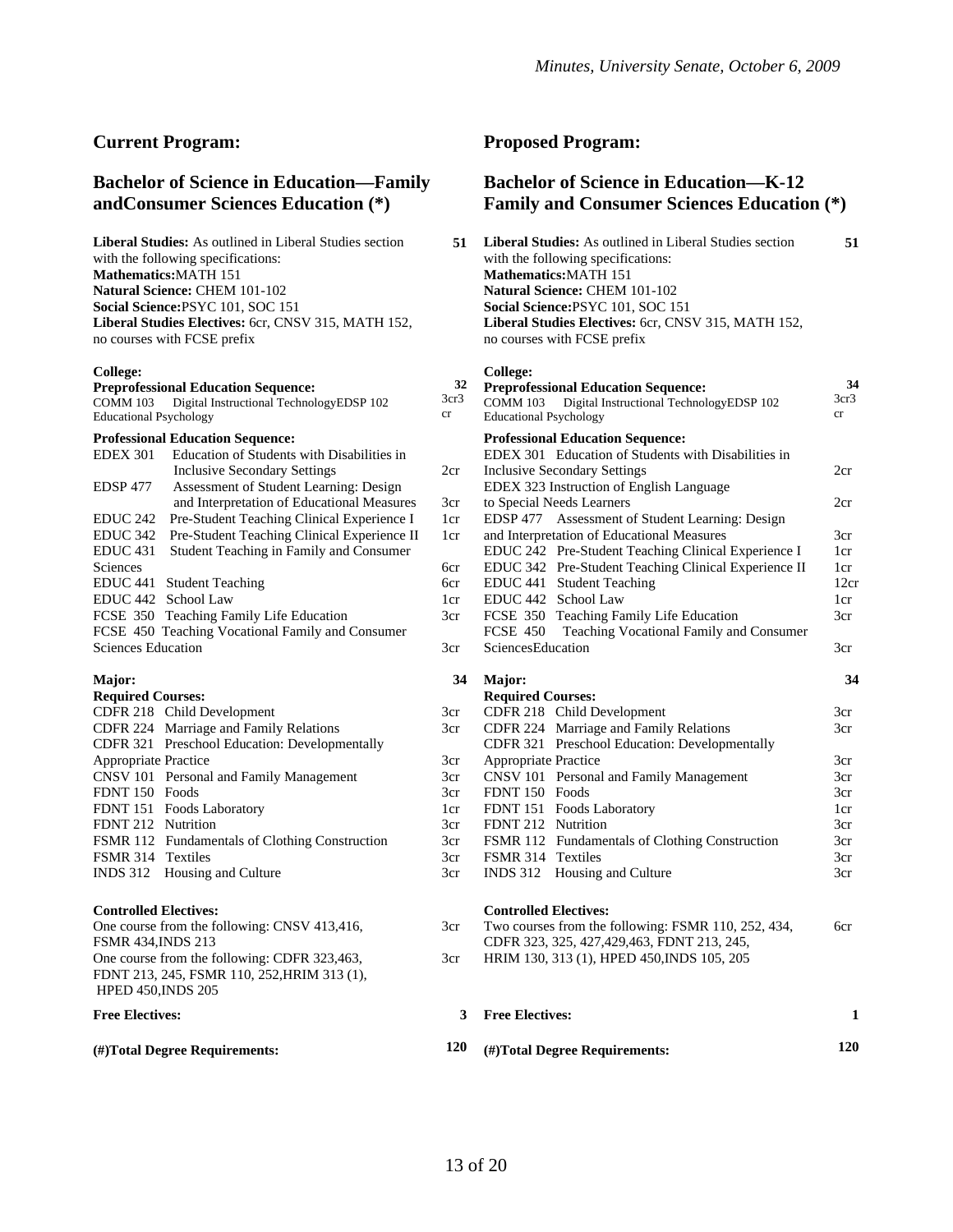(\*) See requirements leading to teacher certification, titled "3-StepProcess for Teacher Education," in the College of Educationand Educational Technology section of this catalog.

(1) Must take the prerequisite HRIM 259.

(#) See advisory paragraph "Timely Completion of Degree Requirements" in the section of Requirements for Graduation. (\*) See requirements leading to teacher certification, titled "3-StepProcess for Teacher Education," in the College of Educationand Educational Technology section of this catalog. (1) Must take the prerequisite HRIM 130. (#) See advisory paragraph "Timely Completion of Degree Requirements" in the section of Requirements for Graduation.

**Rationale:** The program title change will align it with the other K-12 certification programs at IUP. The Pennsylvania State Board of Education adopted changes that affect all of Pennsylvania's teacher and educational specialist certification programs by adding nine credits or 270 hours or equivalent combination for adaptations and accommodations for diverse students in an inclusive setting and three credits or 90 hours or equivalent combination to meet the instructional needs of English language learners. The course EDEX 323 Instruction of English Language Learners with Special Needs (2cr) is being added as a required course in order to add the additional number of hours required. All of the other hours currently are included in other coursework and practicum experiences.

In the current program, student teaching is divided into two 6-credit courses. In the past, students went to two different schools. Now that there are more student teachers to place, it is difficult to find that many family and consumer sciences placements so students remain at the same school for the semester. The proposed program would have one 12-credit student teaching course. Students stay at the same site for the entire semester. This change is in alignment with the PDE certification requirements for FCSE.

In the current program, the controlled electives are separated into two separate lists where students chose one course from each list. This ensured that students took a WI course because the first list was comprised of WI courses. Since FCSE 350 was converted to a WI course, it is no longer necessary to have the first list. In the revision, the lists are collapsed to one and students choose two courses from the list. The following controlled electives are removed from the program because they are no longer offered on a regular basis: CNSV 413, 416, and INDS 213. The following controlled electives are added to the program to give students more variety in choices: INDS 105, HRIM 130, CDFR 325, 427 and 429 (see attached letter of support from Jeffrey Miller). Currently FCSE majors do not have the needed prerequisites for CDFR 325 and 429. Over-rides are given to FCSE majors who wish to take the courses. The CDFR Program is working on curriculum changes which will include changing those prerequisites for the FCSE students.

#### **5** Department of Management—Catalog Description Change APPROVED

#### **Current Catalog Description:**

#### **MGMT 459 Seminar in International Management 3c-0l-3cr**

**Prerequisites:** MGMT 454, senior standing

An analysis of recent literature and developments related to global business issues such as strategic alliances, human resource management in global environments, global assignments, Japanese business system, multinational corporations in the world economy.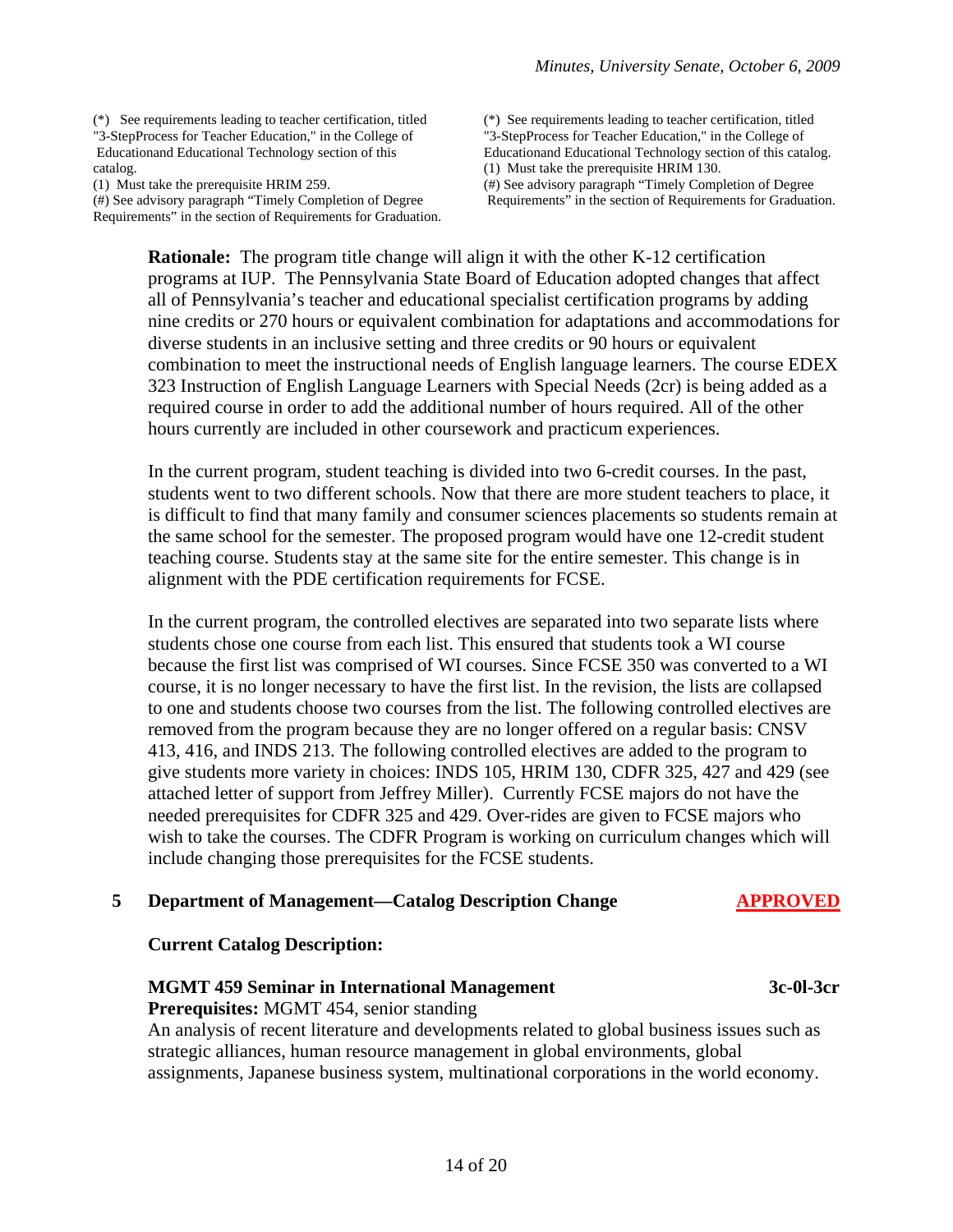#### **Proposed Catalog Description:**

## **MGMT 459 Seminar in International Management 3c-0l-3cr**

**Prerequisites:** MGMT 310, senior standing

An analysis of recent literature and developments related to global business issues such as strategic alliances, human resource management in global environments, global assignments, Japanese business system, multinational corporations in the world economy.

**Rationale:** The theories taught in MGMT 310 Principles of Management are the basic underlying theories for all other courses. MGMT 310 is thus the more appropriate prerequisite course for MGMT 459; it is the prerequisite for most other upper level management courses.

# **University-Wide Graduate Curriculum Committee (Senator Piper)**

# **FOR ACTION APPROVED**

#### **PRIOR POLICY SHOWING REVISIONS Continuous Registration Credit**

## **Dissertation/MFA Credit / Extended Credit Registration Policy (formerly Continuous Registration Credit)**

Beginning with the Fall 2004 term, this policy is binding for all doctoral students; it is binding for all Master of Fine Arts (MFA) students beginning Fall 2007.

Following completion of all course, language, and skill requirements and of the comprehensive examination requirement where applicable, doctoral and MFA students must enroll for at least one credit of dissertation or thesis each semester (fall/spring). Once the student has registered for the number of dissertation credits required by their program of study (typically 9 or 12), or the number of thesis credits required by their program of study (typically 3-6), s/he must register for  $\theta$ -one Extended Credit  $\theta$ -continuous registration each semester (fall and spring) annually through the graduation of the student or until the time limit is exceeded (See Time Limitation policy for doctoral or masters students). For this period, the student will be considered a full-time doctoral or MFA student. Until the dissertation or thesis is successfully defended, a grade of "R" will be assigned to each registered credit. Upon successful completion of the dissertation or thesis, the grade assigned by the dissertation or thesis director will apply to all registered dissertation or thesis credits, including the extended credits. Students must pay tuition and mandatory university fees for all credits (equal to the part-time mandatory fees) and may choose to pay Student Health and Activity Fees if the associated services will be used.

Grades earned for dissertation and thesis credits will remain part of the cumulative grade calculation; however, grades posted for Extended Credit registration will be excluded from the cumulative grade calculation.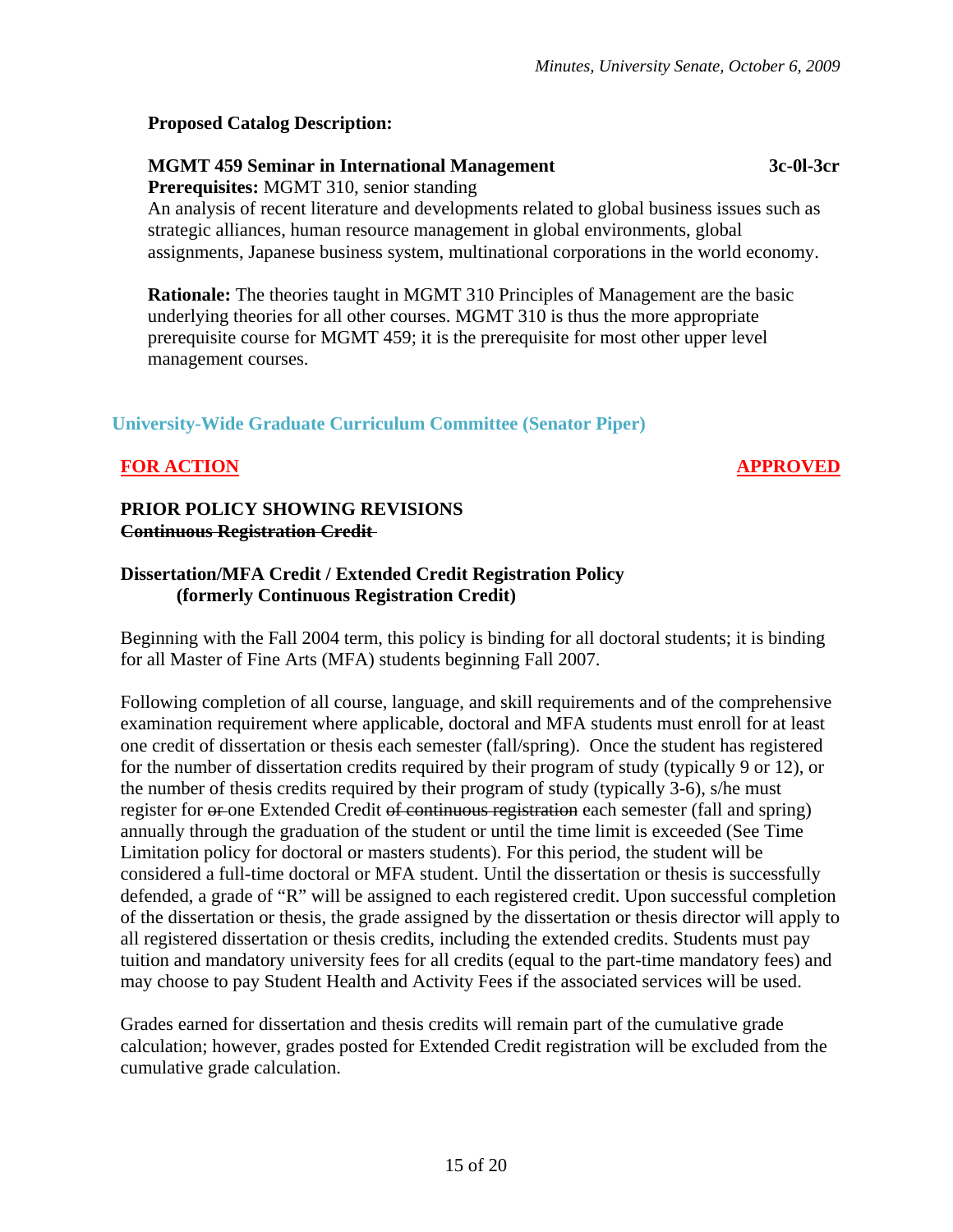NOTE: The Continuous Dissertation policy has been in place since 1990. There have been minor language changes since that time, but the requirement for doctoral students to be registered has not changed. Further, since this is a university requirement, students failing to register as directed by this policy will be registered by their program coordinator and billed accordingly. If it is the doctoral or MFA student's intent to "quit" the program, he/she should schedule an appointment with the graduate coordinator as soon as possible to avoid any further registration and subsequent assessment.

Policy revised: Fall 2009

# **FOR ACTION APPROVED**

#### **PRIOR POLICY SHOWING REVISIONS International Applicants**

In addition to fulfilling the general application procedure, international applicants must present evidence of fluency in English. Applicants whose native language is not English are required to take either the Test of English as a Foreign Language (TOEFL) or the International English Language Testing System (IELTS). The School of Graduate Studies and Research (SGSR) will not process applications from international applicants until official TOEFL or IELTS scores which meet minimum requirements are on file in the School of Graduate Studies and Research.

While the The School of Graduate Studies and Research SGSR sets has established a minimum TOEFL (paper-based) score standard requirement of 500 540 (equivalent to a computer-based score of  $173$  207); however, it should be noted that some departments have higher requirements. Please consult the department for details. (Students requesting information about the TOEFL should write to TOEFL, Educational Testing Service, Princeton, NJ 08540, U.S.A. or access the website *[www.toefl.org](http://www.toefl.org/)*) The minimum Overall Band Score required by the SGSR for the IELTS test is 6. Again, it should be noted that some departments have higher requirements. (Students requesting information about the IELTS should write to IELTS International, 825 Colorado Boulevard, Suite 112, Los Angeles, CA 90041, U.S.A or access the website [www.ielts.org](http://www.ielts.org/) )

International applicants must also complete a Foreign Student Financial Statement, included in the application packet. The applicant must demonstrate sufficient financial resources to meet the cost of living in the United States, the cost of travel to and from the student's native country, and the cost of graduate education at IUP (if living outside the U.S., \$24,000 is needed). Applications will not be processed without an acceptable financial statement and application fee.

International students must submit official English translations of their transcripts. These documents must bear the official seal of the issuing college or university; notarized copies of transcripts are not acceptable.

Upon admission of the international applicant to the university, the staff of the School of Graduate Studies and Research will notify the Office of International Education at IUP. The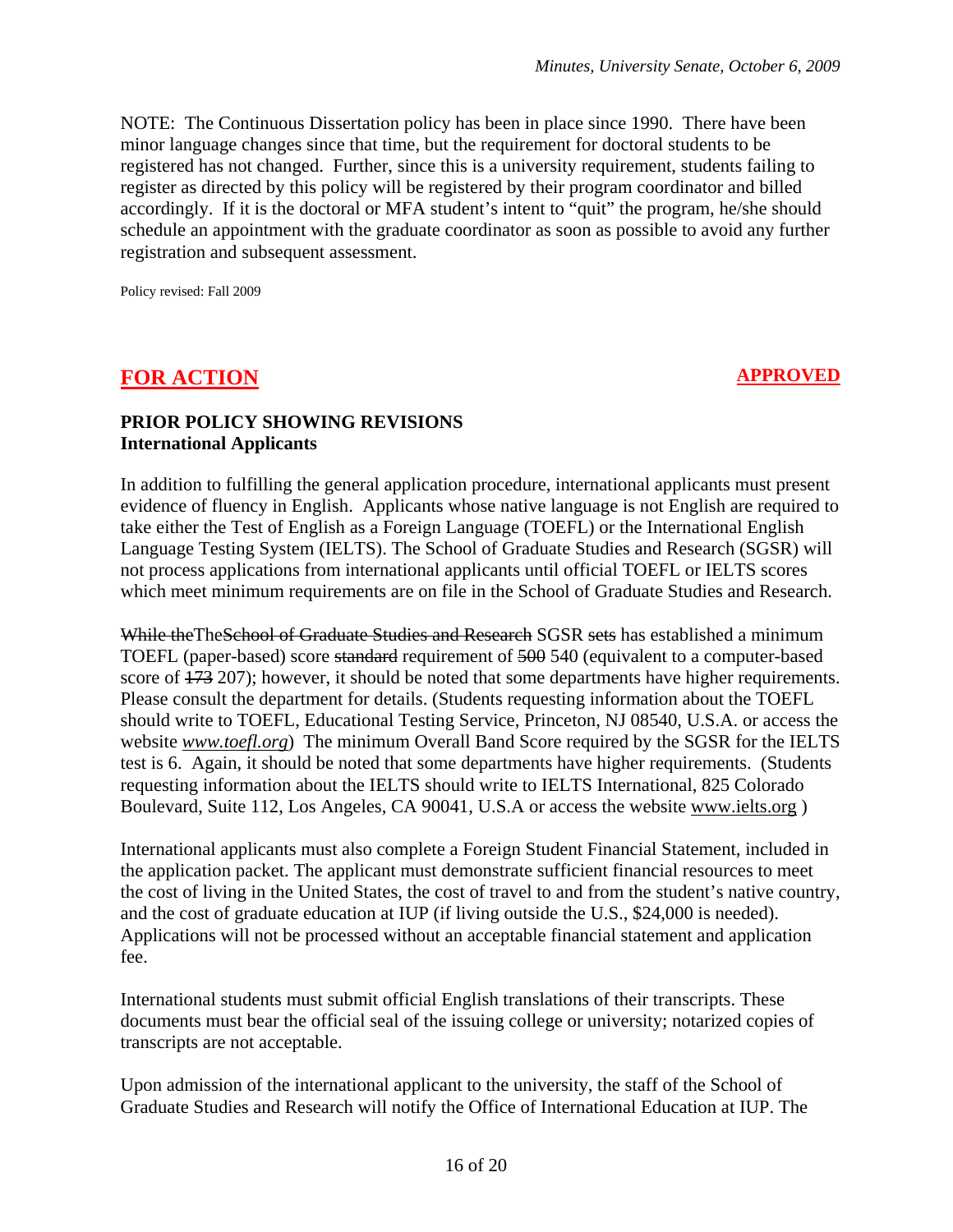Office of International Education will mail official acceptance letters, immigration documents, information on housing, arrival dates, and other general information about the university. Questions concerning immigration documents and other legal matters should be addressed directly to the Office of International Education, Indiana University of Pennsylvania, Suite B25, Delaney Hall, 920 Grant Street, Indiana, PA 15705-2295, U.S.A., or sent via e-mail to *[intl](mailto:intl-affairs@iup.edu)[affairs@iup.edu](mailto:intl-affairs@iup.edu)*.

# **Student Affairs Committee (Senator Rieg)**

The committee will meet on Tuesday, October 13 at 3:30 pm in the HUB Conemaugh Room.

**Academic Committee (Senator Dugan/Novels)**

The committee will meet on Tuesday, October 13 at 3:30 pm in 201 McElhaney Hall.

**Awards Committee (Senator Ritchey)**

The committee will meet on Tuesday, October 13 at 3:30 pm in 203 Stabley Building

**Noncredit Committee (Senator O'Neil)**

The committee will meet on Tuesday, October 27 at 2:15 pm in Sutton 207a.

**Library and Educational Services Committee (Senator Jozefowicz)**

## **FOR INFORMATION:**

LESC met on September 22.

For the 2009-2010 academic year, the following individuals were elected to the specified positions for committee leadership and committee liaisons:

- LESC Chair: Stephanie Brewer Jozefowicz
- LESC Vice Chair: Becky Knickelbein
- LESC Secretary: Sharon Franklin-Rahkonen
- LESC Liaison to the Educational Services Fee (ESF) Committee: Phil Zorich
- LESC Liaison to the Distance Education Planning and Work Group: Beverly Chiarulli
- LESC Liaison to the Academic Computing Policy Advisory Committee (ACPAC): Beverly Chiarulli

Subsequent to the April 28, 2009 University Senate approval vote for a revised Acceptable Use Policy recommended by LESC to the Senate, the Acceptable Use Policy was approved by the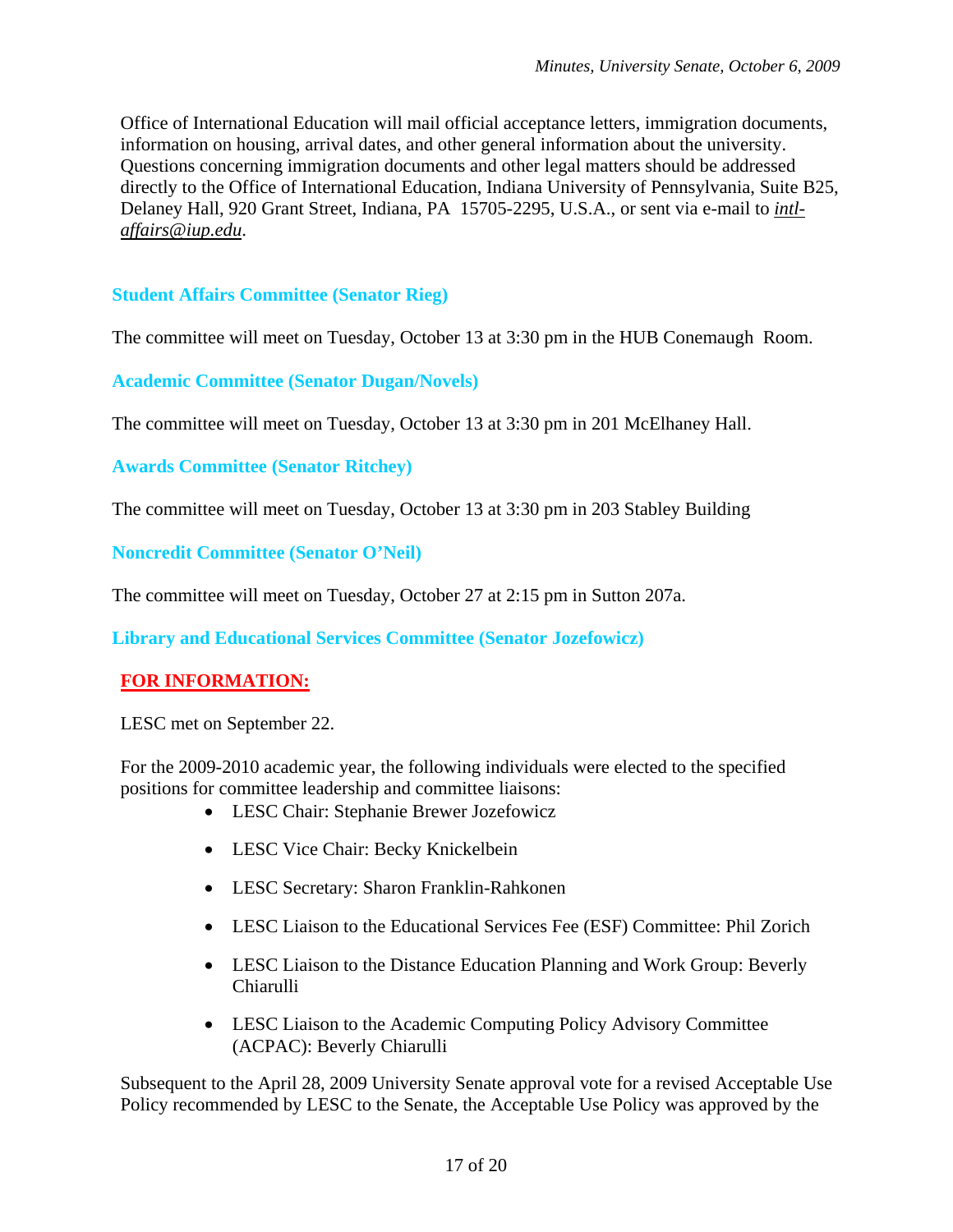IUP President's Cabinet and is being implemented.

As part of the September 22 LESC meeting, reports were made by LESC liaisons to ESF, the Distance Education Planning and Work Group, and ACPAC, which had all met during the previous week.

Additionally, Phil Zorich provided a report regarding recent and pending changes affecting the IUP Library with respect to facilities, equipment, revenue streams, and new program initiatives. Construction of a new main entrance to the Stapleton Library is expected to begin in October; during construction, outside access to the library will be through existing emergency exit doors which face Sutton Hall.

The next LESC meeting will be held on Tuesday, October 20, beginning at 3:40 pm in Room 203 of the Stabley Library.

The following report is provided by Beverly Chiarulli as the LESC/University Senate liaison to ACPAC. This report reflects information provided to ACPAC during an ACPAC meeting on Wednesday, September 16.

- 1. Some discussion focused on the Moodle transition and the fact it is currently the chief effort for IUP IT Services. After June 30, 2010 WebCT will no longer be available.
- 2. By Friday, September 18, all of the content from the old IUP website will be migrated to the new IUP website. Access will be shut down to the "old" central server at some point. Some departments may have documents as pdfs on the old server, which will then no longer be accessible, so they should be moved to the new website.
- 3. The IUP Library is conducting a trial of a streaming video service called "Films on Demand" from the "Films for Humanities and Sciences." A list of available titles can be viewed by going to the FHS website, which can be found through Google.
- 4. The "student response system" ("I-click" clickers) should now be able to be used in any classroom with a multimedia station. With ACPAC's recommendation, IUP has adapted the XR system from Turning Technologies. There is information available on the IUP website about the system at [www.iup.edu/itsupportcenter/iclick](http://www.iup.edu/itsupportcenter/iclick). The clickers are available at the bookstore for \$37.25. Students will have to purchase them and can use any vendor (or even eBay) if they use the correct manufacturer and model number. Faculty who require students to use the I-click should list them with their textbook requests. Once a student has purchased a clicker for one class, the same clicker can be used for all IUP classes. Clickers can be programmed with student ID numbers, so they can be used to record attendance.
- 5. An increase in faculty email quotas is in process. The necessary equipment is being ordered, so that by the start of the Spring 2010 semester, IUP employees including faculty will have an increase in their email capacity to 2 gigs.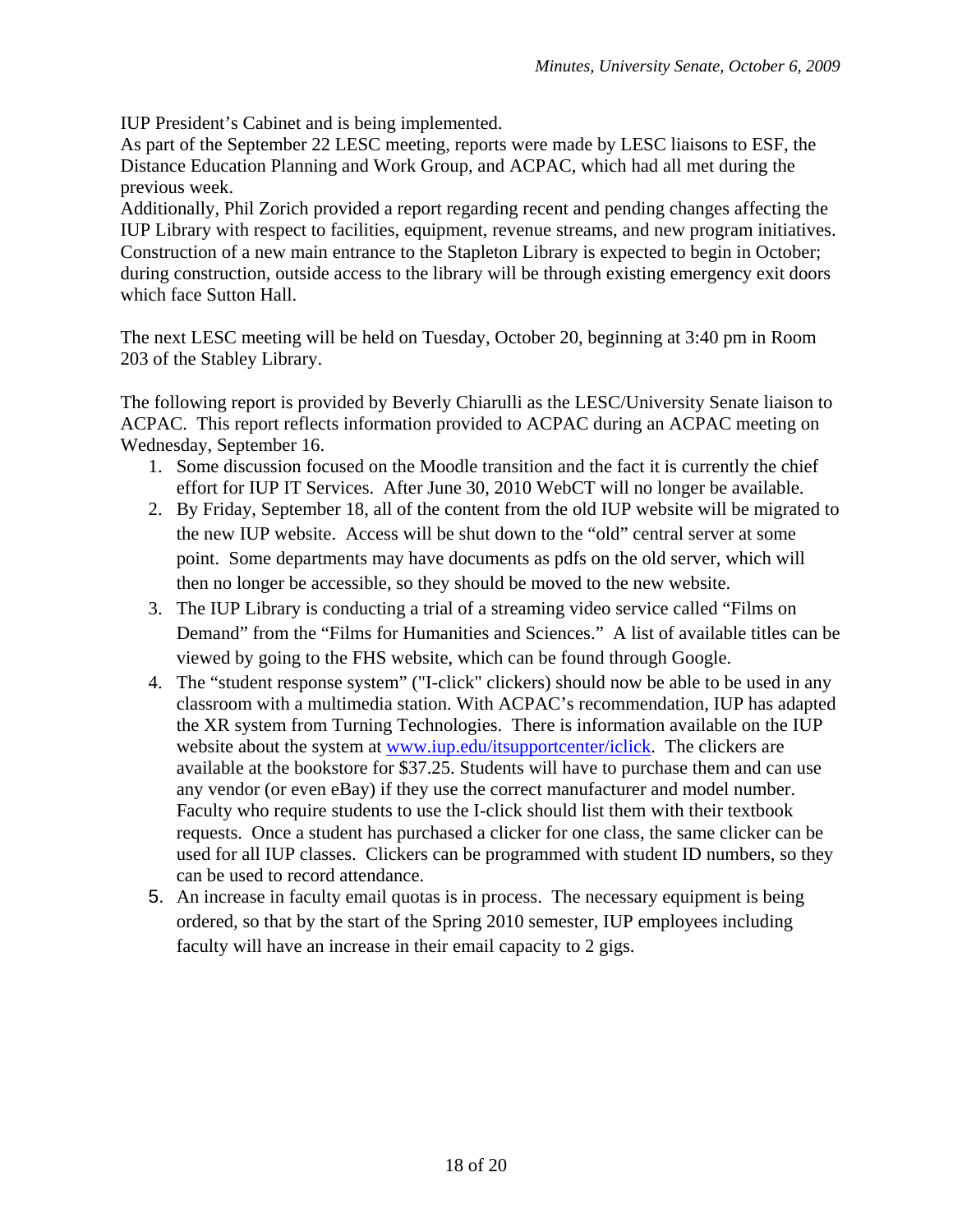# **Research Committee (Senator Sciulli)**

The committee met on September 8, 2009.

The committee awarded \$9,022.00 in Small Grants to the following individuals:

- Azad Ali
- Francis Allard
- Charlene Bebko
- Peter Broad
- Theresa Gropelli
- Lorraine Guth
- Crystal Machado
- Robert Major
- Yaya Sissoko
- Jonathan Southard
- Jin Su

## **University Development and Finance Committee (Senator Domaracki)**

The committee will meet on Tuesday, October 13 at 3:30 pm in University Towers Conference Room.

# **SENATE REPRESENTATIVE REPORTS**

# **University Planning Council (Senator Reilly)**

## **1. Student Information System – (SIS) – Mr. Bill Balint**

Updated the Council on possible changes to the Student Information System. There are 4 components of the current system that may be changed. Sungaard the provided of the BANNER system currently used will be providing a fair on Oct 28th in which you will be invited to take a look at the new components and evaluate them. More information will be forthcoming on this.